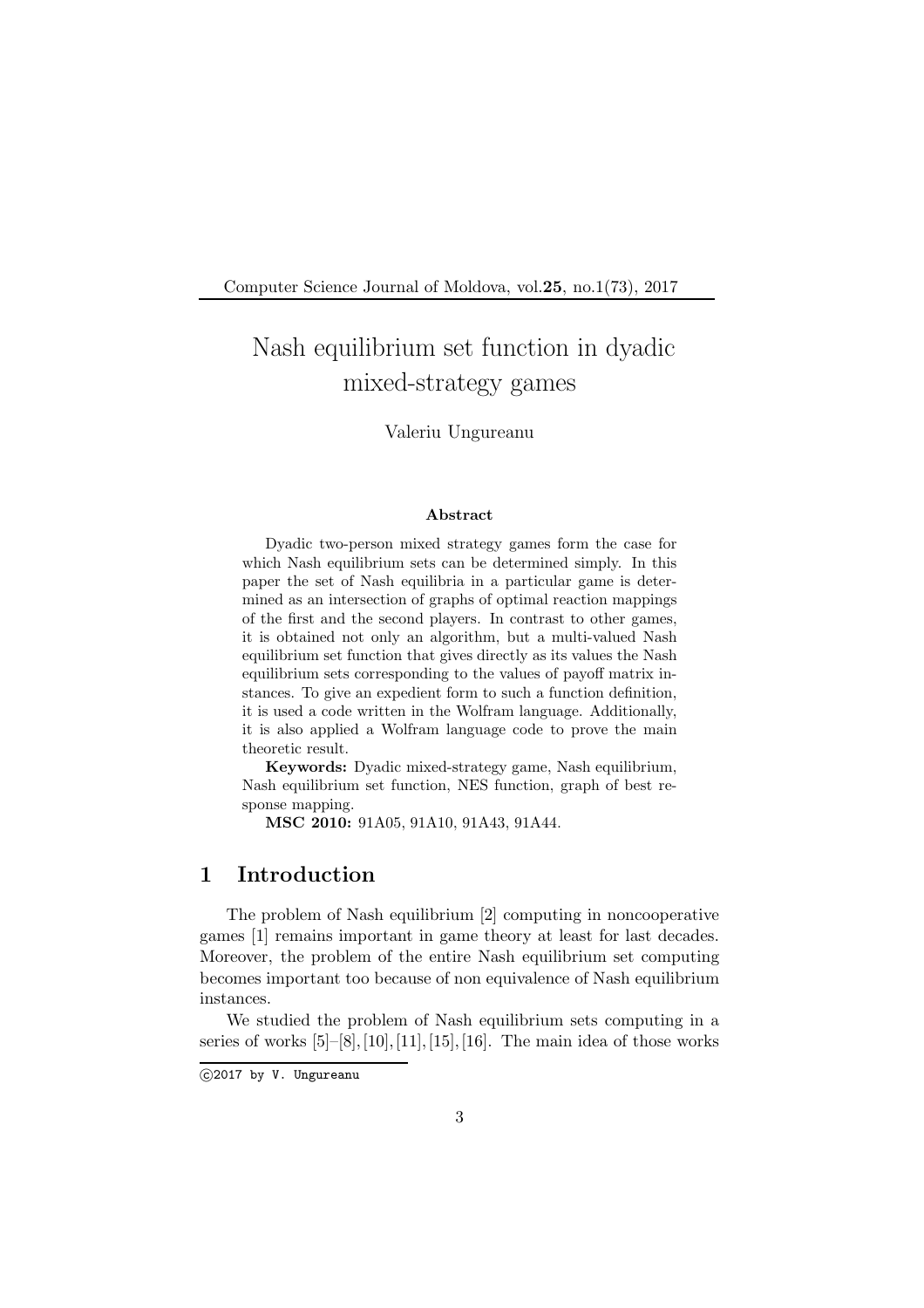is based on the concept of a graph of best response mapping and the representation of a Nash equilibrium set as the intersection of bestresponse mapping graphs. The idea was extended to Pareto-Nash-Stackelberg games too [9], [12]–[14], [17]–[21].

In this paper, we present a formula of the Nash equilibrium set function  $NES(A, B)$  (NES function). It is a multi-valued function that has as its domain the Cartesian product  $\mathbb{R}^{2\times 2}\times \mathbb{R}^{2\times 2}$  of two real spaces of two  $2 \times 2$  matrices and as a NES function image all possible sets of Nash equilibria in dyadic bimatrix mixed-strategy games. These types of games where studied earlier in a series of works, e.g. [3]–[5].

#### 2 Game statement and its simplification

The dyadic two-player mixed strategy game is defined by a tuple

$$
\Gamma' = \langle N, X, Y, f_1(\mathbf{x}, \mathbf{y}), f_2(\mathbf{x}, \mathbf{y}) \rangle,
$$

where

 $N = \{1, 2\}$  is a set of players,

 $X = \{ \mathbf{x} \in \mathbb{R}^2 : x_1 + x_2 = 1, x_1 \ge 0, x_2 \ge 0 \}$  is a set of strategies of the first player,

 $Y = \{ \mathbf{y} \in \mathbb{R}^2 : y_1 + y_2 = 1, y_1 \ge 0, y_2 \ge 0 \}$  is a set of strategies of the second player,

$$
f_i: X \times Y \to R \text{ is a player's } i \in N \text{ payoff function},
$$

$$
f_1(\mathbf{x}, \mathbf{y}) = \mathbf{x}^T A \mathbf{y}, \quad A = \begin{bmatrix} a_{11} & a_{12} \\ a_{21} & a_{22} \end{bmatrix}, \quad A \in \mathbb{R}^{2 \times 2},
$$

$$
f_2(\mathbf{x}, \mathbf{y}) = \mathbf{x}^T B \mathbf{y}, \quad B = \begin{bmatrix} b_{11} & b_{12} \\ b_{21} & b_{22} \end{bmatrix}, \quad B \in \mathbb{R}^{2 \times 2}.
$$

We suppose that every player maximizes the value of his payoff function. It is a requirement that is dictated by a need to be consistent with the Wolfram language code.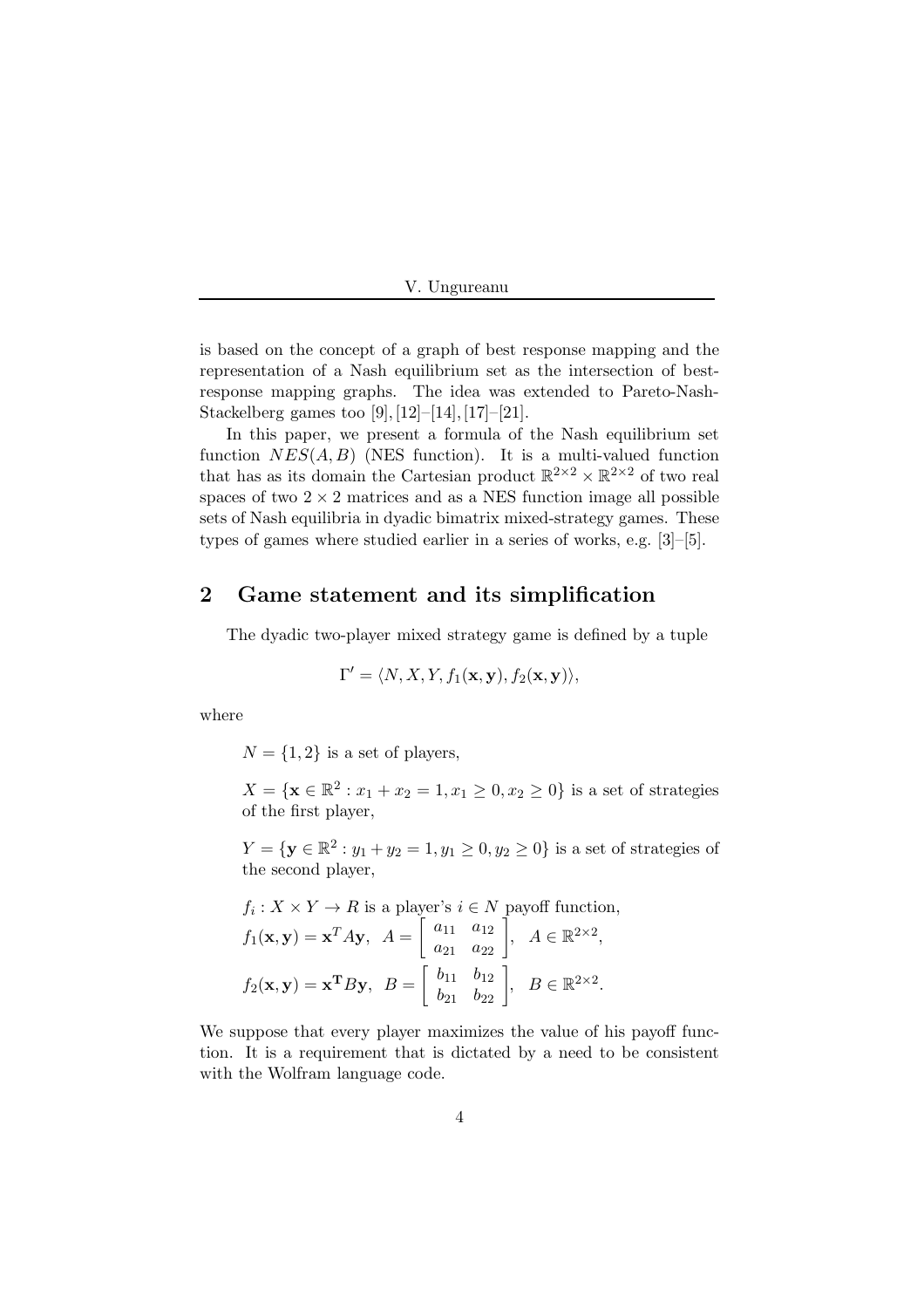Remark, the strategy set is a segment for each player, i.e. it is a hypotenuse of the correspondent unit simplex (right triangle) in  $\mathbb{R}^2$ .

We reduce the game  $\Gamma'$  to a simpler game  $\Gamma$  by substitutions:

$$
x_1 = x, x_2 = 1 - x, 0 \le x \le 1,
$$
  
 $y_1 = y, y_2 = 1 - y, 0 \le y \le 1.$ 

Thereby, in the game  $\Gamma$  both the players have as their strategy sets the segment  $[0, 1]$  and as their payoff functions:

$$
f_1(x, y) = (\alpha y - \alpha_0) x + (a_{21} - a_{22}) y + a_{22},
$$
  

$$
f_2(x, y) = (\beta x - \beta_0) y + (b_{21} - b_{22}) x + b_{22},
$$

where

 $\alpha = a_{11} - a_{21} + a_{22} - a_{12},$  $\alpha_0 = a_{22} - a_{12},$  $\beta = b_{11} - b_{12} + b_{22} - b_{21}$  $\beta_0 = b_{22} - b_{21}.$ 

Remark 2.1. To compute their optimal strategies, the players can omit the last two members of their payoff functions because the first player chooses a value for the variable x and the second chooses a value for the variable y. Thus, they solve the simplified game:

$$
\Gamma = \langle [0,1], [0,1]; \ \tilde{f}_1(x,y) = (\alpha y - \alpha_0) x, \ \tilde{f}_2(x,y) = (\beta x - \beta_0) y \rangle.
$$

**Proposition 2.1.** From the strategy point of view, the games  $\Gamma'$  and Γ are equivalent.

Proof. The truth of the statement follows from the reduction of the game  $Γ'$  to the game  $Γ$  provided above.  $\Box$ 

Further, we will use both the game  $\Gamma'$  and the game  $\Gamma$  to construct the sets of Nash equilibria.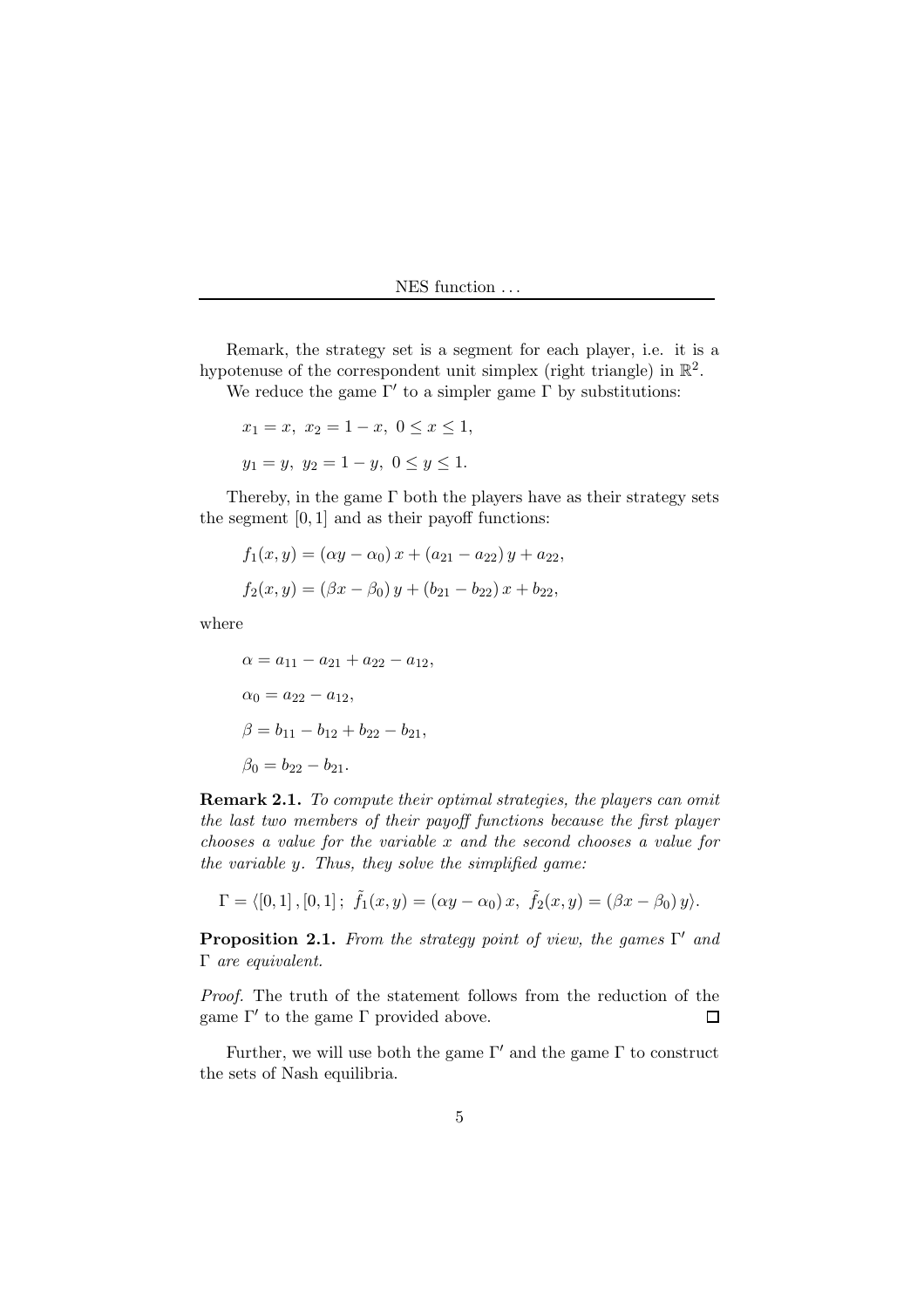## 3 Optimal Value Functions and Best Response Mappings

The game Γ represents a game on a unit square. The payoff functions are bilinear, i.e. for a fixed value of one variable, the functions become linear functions in relation to the other variable. To choose his best strategy, every player must solve a parametric linear programming problem on a unit segment.

For any player, we can define the optimal value function and the best response mapping:

 $\varphi_1(y) = \max_{x \in [0,1]} f_1(x, y)$  — the optimal value function of the first player,

 $\gamma_1(y) = \text{Arg} \max_{x \in [0,1]} f_1(x,y) = \text{Arg} \max_{x \in [0,1]} \tilde{f}_1(x,y)$  — the best response mapping of the first player,

 $\varphi_2(x) = \max_{y \in [0,1]} f_1(x,y)$  — the optimal value function of the second player,

 $\gamma_2(x) = \text{Arg} \max_{y \in [0,1]} f_2(x,y) = \text{Arg} \max_{y \in [0,1]} \tilde{f}_2(x,y)$  — the best response mapping of the second player.

To determine Nash equilibrium sets for particular instances of matrices  $A$  and  $B$ , we need the graphs of best response mappings:

$$
Gr_1(A, B) = \left\{ (x, y) \in [0, 1] \times [0, 1] : \begin{aligned} y &\in [0, 1] \\ x &\in \text{Arg}\max_{x \in [0, 1]} \tilde{f}_1(x, y) \end{aligned} \right\},
$$

$$
Gr_2(A, B) = \left\{ (x, y) \in [0, 1] \times [0, 1] : \begin{aligned} x &\in [0, 1] \\ y &\in \text{Arg}\max_{y \in [0, 1]} \tilde{f}_2(x, y) \end{aligned} \right\}.
$$

As these graphs are functions of payoff matrices A and B, it is evidently that the Nash equilibrium set is a function of the payoff matrices  $A$  and  $B$  too:

$$
NES(A, B) = Gr_1(A, B) \bigcap Gr_2(A, B).
$$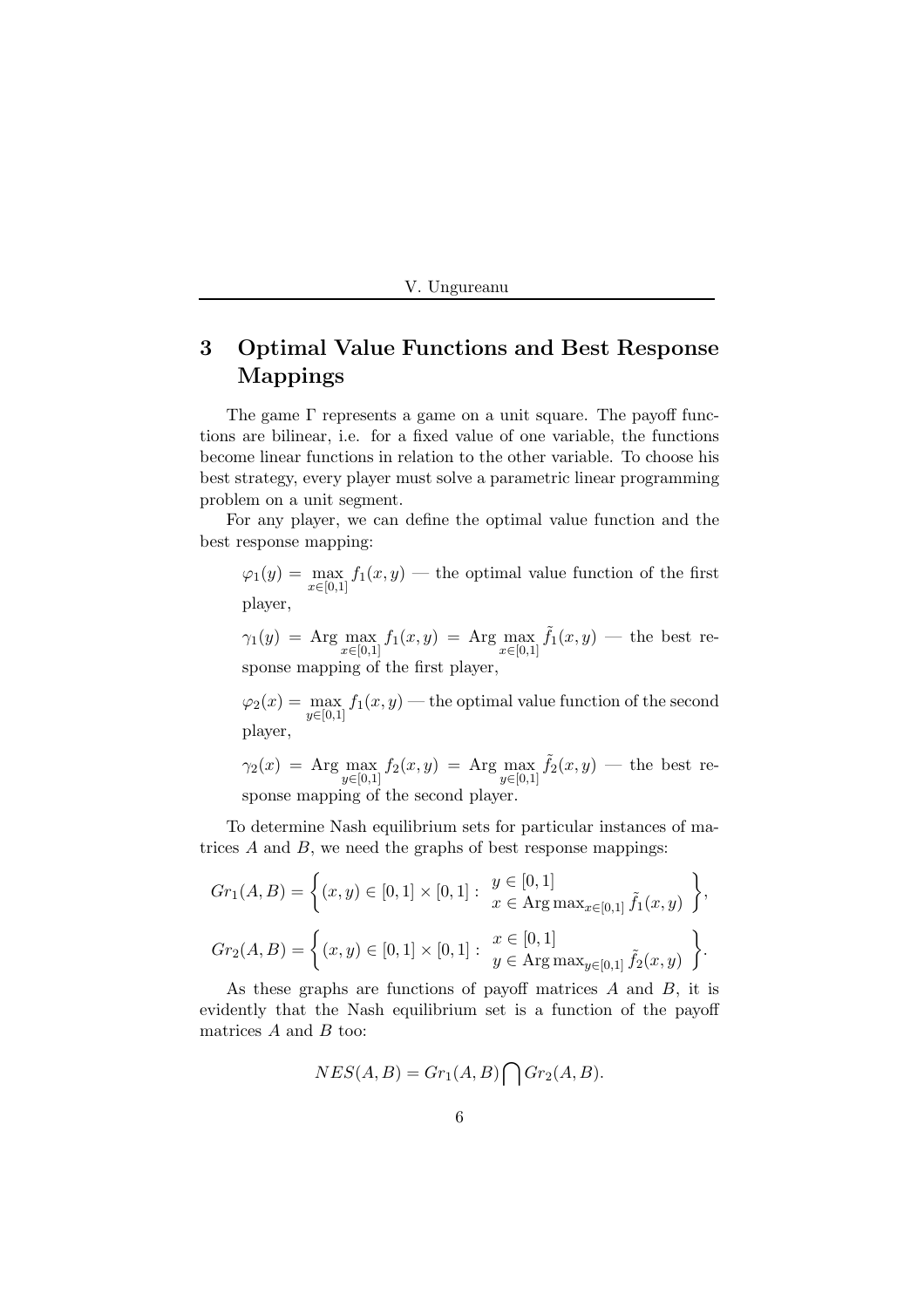**Remark 3.1.** It is important to observe once again that the graphs of best responses  $Gr_1(A, B)$  and  $Gr_2(A, B)$  are multi-valued (set-valued) functions of the matrices A and B. As the Nash equilibrium set in a particular game is determined as the intersection of these graphs, the Nash equilibrium set function (NES function) is a function of the matrices A and B. Such a function must have eight arguments corresponding to eight elements of the matrices A and B:

$$
A = \begin{bmatrix} a_{11} & a_{12} \\ a_{21} & a_{22} \end{bmatrix}, A \in \mathbb{R}^{2 \times 2},
$$
  

$$
B = \begin{bmatrix} b_{11} & b_{12} \\ b_{21} & b_{22} \end{bmatrix}, B \in \mathbb{R}^{2 \times 2}.
$$

Because of the initial game  $\Gamma'$  simplification to the game  $\Gamma$ , we define both the graphs of best response mappings and the NES function as the functions of the four arguments:  $\alpha, \alpha_0$ , and  $\beta, \beta_0$ , the formulas for which are defined above as the functions of the eight matrix elements.

Now, according to the above remark, let us consider the problem of a Nash equilibrium set computing as a problem of defining a Nash equilibrium set function with the payoff matrices A and B (or  $\alpha, \alpha_0$ , and  $\beta$ ,  $\beta_0$ ) as their arguments, i.e. let us consider analytically the problem of a NES function definition and its computing. In the same context, let us consider the graphs of best response mappings as the functions of  $\alpha, \alpha_0$ , and  $\beta, \beta_0$ .

$$
g1(\alpha, \alpha_0) = \left\{ (x, y) \in [0, 1] \times [0, 1] : \begin{aligned} y &\in [0, 1] \\ x &\in \text{Arg} \max_{x \in [0, 1]} (\alpha y - \alpha_0) \, x \end{aligned} \right\},
$$

$$
g2(\beta, \beta_0) = \left\{ (x, y) \in [0, 1] \times [0, 1] : \begin{aligned} y &\in [0, 1] \\ y &\in \text{Arg} \max_{y \in [0, 1]} (\beta x - \beta_0) \, y \end{aligned} \right\}.
$$

Optimal solutions of the optimization problems in the expressions for g1( $\alpha$ ,  $\alpha_0$ ) and g2( $\beta$ ,  $\beta_0$ ) are attained either on one of the extremities, or on the whole segment [0, 1]. As the results depend of both the values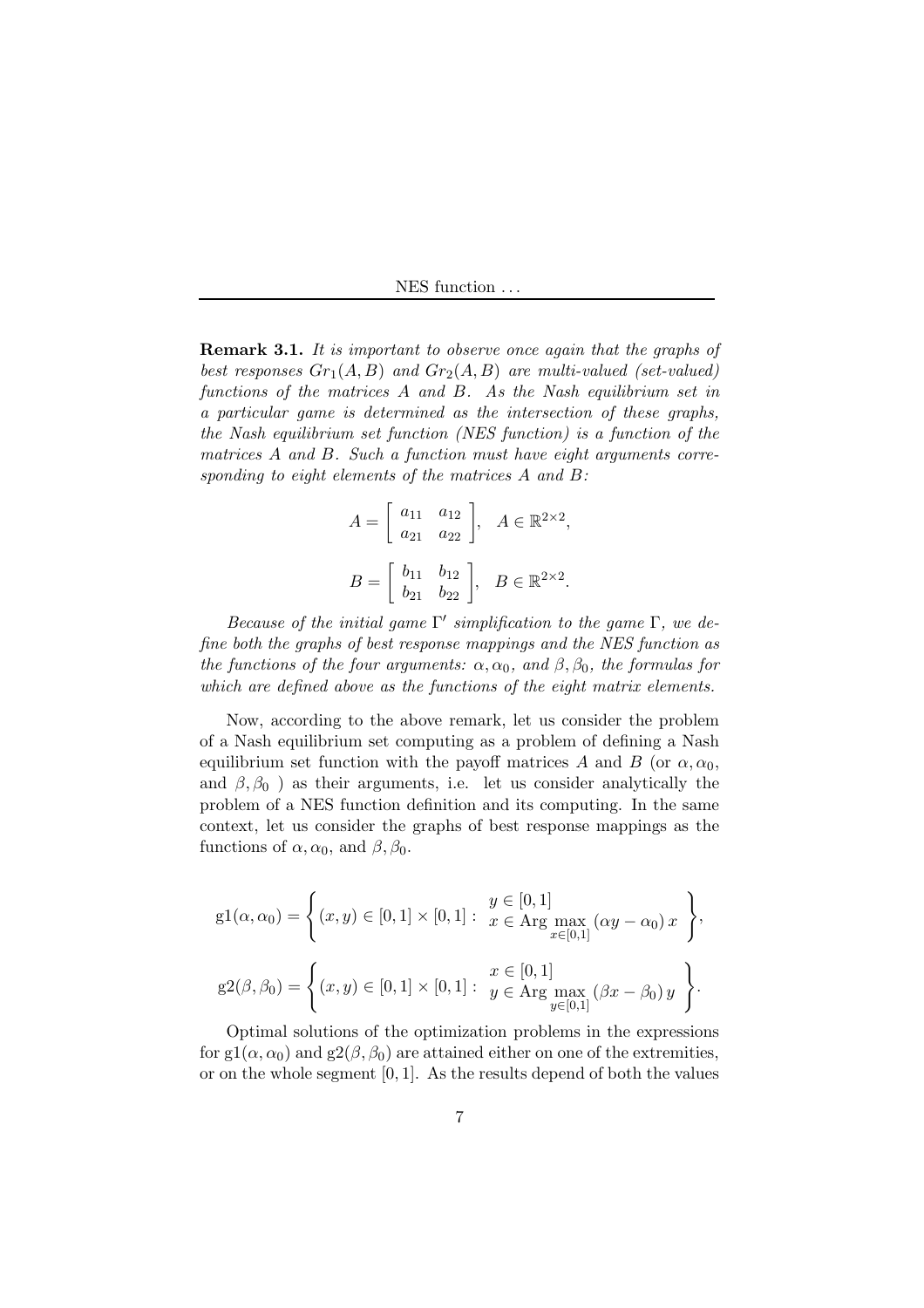of g1( $\alpha$ ,  $\alpha_0$ ) and g2( $\beta$ ,  $\beta_0$ ), we can establish exactly expressions for these graphs as piecewise functions.

The graph of best response mapping of the first player is

$$
g1(\alpha, \alpha_0) = \begin{cases} [0, 1] \times [0, 1] & \text{if } \alpha = 0 \& \alpha_0 = 0, \\ [[1, 0], [1, 1]] & \text{if } (\alpha \ge 0 \& \alpha_0 > 0) || \\ (\alpha < 0 \& \alpha_0 < 0) || \\ ([0, 0], [0, 1]] & \text{if } (\alpha \le 0 \& \alpha_0 < 0) || \\ ([0, 0], [1, 0]] \cup [[1, 0], [1, 1]] & \text{if } \alpha > 0 \& \alpha_0 = 0, \\ [[0, 0], [0, -\frac{\alpha_0}{\alpha}] ] \cup & \text{if } \alpha > 0 \& \alpha_0 < 0 \& \\ [[0, -\frac{\alpha_0}{\alpha}], [1, -\frac{\alpha_0}{\alpha}] ] \cup & \alpha + \alpha_0 > 0, \\ [[1, -\frac{\alpha_0}{\alpha}], [1, 1]] & \text{if } \alpha > 0 \& \alpha + \alpha_0 = 0, \\ [[1, 0], [0, 0]] \cup [[0, 1], [1, 1]] & \text{if } \alpha < 0 \& \alpha_0 = 0, \\ [[1, 0], [1, -\frac{\alpha_0}{\alpha}] ] \cup & \text{if } \alpha < 0 \& \alpha_0 = 0, \\ [[1, 0], [1, -\frac{\alpha_0}{\alpha}], [0, -\frac{\alpha_0}{\alpha}] ] \cup & \alpha + \alpha_0 < 0, \\ [[0, -\frac{\alpha_0}{\alpha}], [0, 1]] & \text{if } \alpha < 0 \& \alpha + \alpha_0 = 0. \end{cases}
$$

**Remark 3.2.** Above, we denoted the unit square by  $[0, 1] \times [0, 1]$  and the segment which connects two points, e.g.  $[0,0]$  and  $[1,0]$ , by an expression of the type  $[[0,0],[1,0]]$ .

**Remark 3.3.** From the expression for the graph  $gl(\alpha, \alpha_0)$ , we can conclude that the set of its values or the image of the function  $gl(\alpha, \alpha_0)$ is formed by a union of the following four alternatives:

a unit square,

a unit segment,

a union of two connected segments on the boundary of the unit square (one horizontal and one vertical),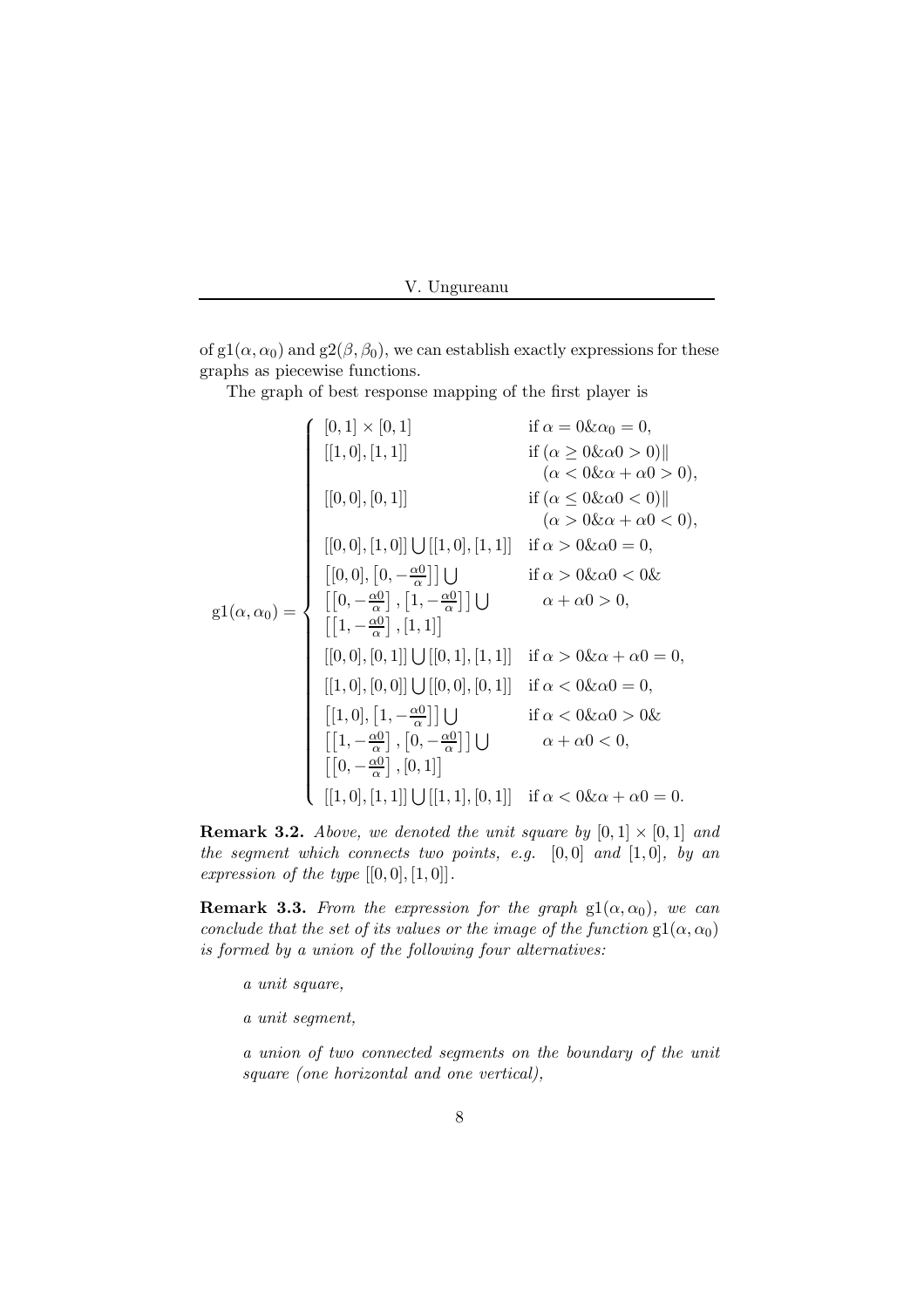a union of three connected segments (two vertical, on the opposite vertical sides of the unit square, connected by the third interior horizontal segment, from one lateral side to the other).

It is important to observe that the condition specified by the concrete values of  $\alpha$  and  $\alpha$ 0 corresponds to an entire class of matrices  $A \in \mathbb{R}^{2 \times 2}$ . More the more, accordingly to the formulas that define  $\alpha$ and  $\alpha_0$ , the function  $gl(\alpha, \alpha_0)$  is defined on entire space  $\mathbb{R}^{2 \times 2}$ , i.e. it is defined for any numeric dyadic matrix A.

The graph of best response mapping of the second player is

$$
g^{2}(\beta, \beta_{0}) = \begin{cases} [0,1] \times [0,1] & \text{if } \beta = 0 \& \beta_{0} = 0, \\ [0,1], [1,1]] & \text{if } (\beta \ge 0 \& \beta_{0} > 0) || \\ (0,0], [1,0]] & \text{if } (\beta \le 0 \& \beta_{0} < 0) || \\ (0,0], [0,1]] \cup [[0,1], [1,1]] & \text{if } \beta > 0 \& \beta_{0} = 0, \\ [0,0], [-\frac{\beta_{0}}{\beta},0]] \cup & \text{if } \beta > 0 \& \beta_{0} = 0, \\ [0,0], [-\frac{\beta_{0}}{\beta},0]] \cup & \text{if } \beta > 0 \& \beta_{0} < 0 \& \\ [0,0], [1,0]] \cup [[1,0], [1,1]] & \beta + \beta_{0} > 0, \\ [0,0], [1,0]] \cup [[1,0], [1,1]] & \text{if } \beta > 0 \& \beta + \beta_{0} = 0, \\ [0,1], [0,0]] \cup [[0,0], [1,0]] & \text{if } \beta < 0 \& \beta_{0} = 0, \\ [0,1], [-\frac{\beta_{0}}{\beta},1]] \cup & \text{if } \beta < 0 \& \beta_{0} = 0, \\ [0,1], [-\frac{\beta_{0}}{\beta},1]] \cup & \text{if } \beta < 0 \& \beta_{0} > 0 \& \\ [0,1], [-\frac{\beta_{0}}{\beta},1], [-\frac{\beta_{0}}{\beta},0]] \cup & \beta + \beta_{0} < 0, \\ [0,1], [1,1]] \cup [[1,1], [1,0]] & \text{if } \beta < 0 \& \beta + \beta_{0} = 0. \end{cases}
$$

For the graph  $g(β, β<sub>0</sub>)$  analogical conclusions are valid as for the graph g1( $\alpha, \alpha_0$ ).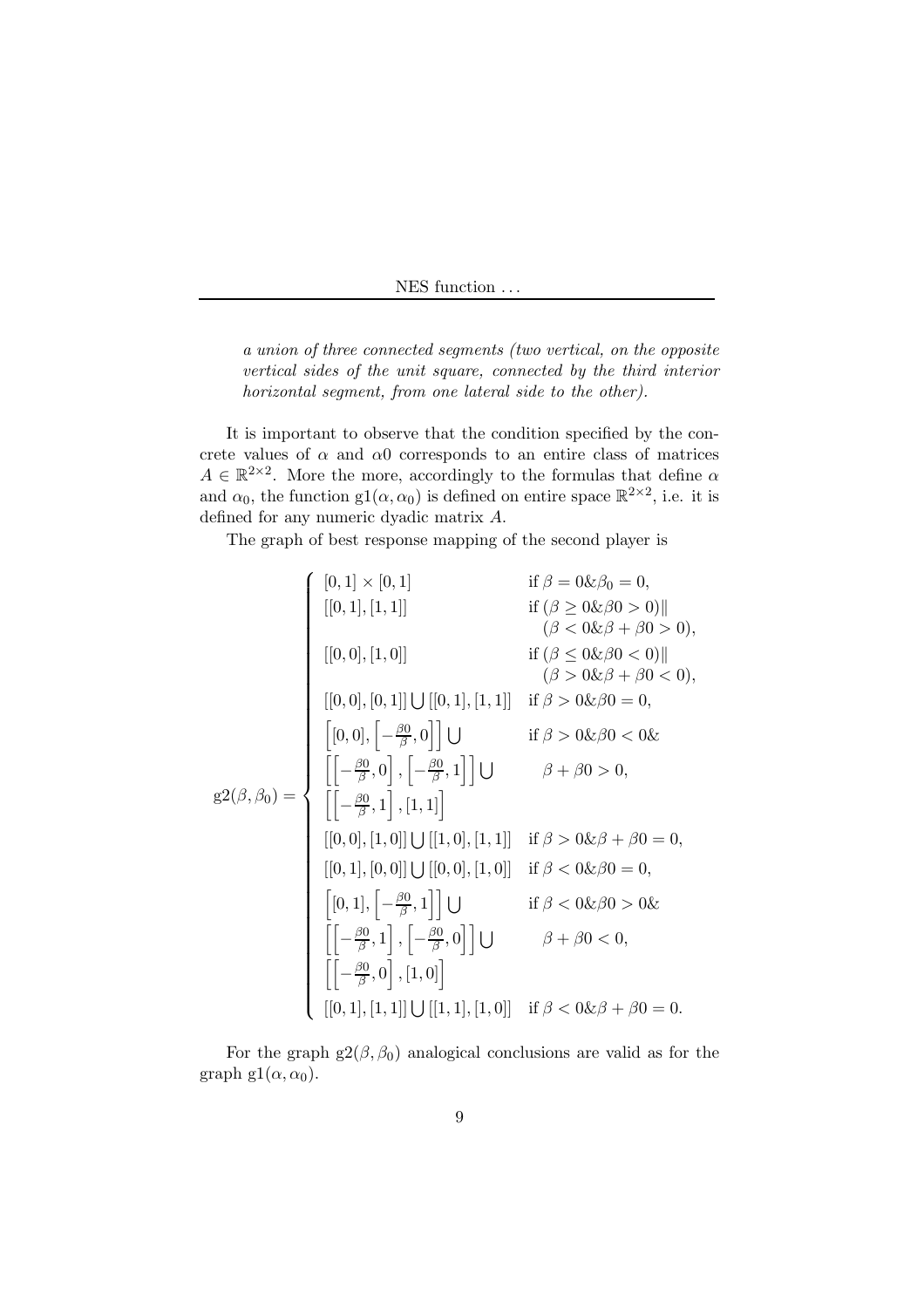|  | Ungureanu |  |
|--|-----------|--|
|--|-----------|--|

#### 4 Nash equilibria and NES function

As every graph of best response mappings has 9 different possible forms for particular instances of the payoff matrices  $A$  and  $B$ , their intersection abstractly may generate 81 possible instances/cases of Nash equilibrium sets. Some of them may coincide.

Next theorem has to highlight distinct cases in the form of the NES function definition on the matrices  $A$  and  $B$ . Remark once again that such a function is a set-valued function.

**Theorem 4.1.** In the dyadic mixed strategy game, the Nash equilibrium set function  $nes[\alpha, \alpha_0, \beta, \beta_0]$  may be defined as a piecewise function formed by 36 distinct pieces.

Proof. The proof is constructive. It enumerates distinct possible cases in the form of the Wolfram language code.

First, the best response mapping graphs are defined as the Wolfram language functions.

Second, the NES function is defined as the Wolfram language function too.

In the end, we present a Wolfram language code to manipulate all the elements together and to highlight results for different initial data. The Wolfram language primitives, such as Rectangle, Line, Point, have clear meanings and are used as a simple language means to expose both the proof, and a Mathematica 10.4.1 program.

```
g1[\alpha, \alpha 0] :=Piecewise[{
{Rectangle}[\{0,0\}, \{1,1\}\}], \alpha == 0 \& \& \alpha0 == 0\},\{\rm \{\text{Line}[\{\{1,0\},\{1,1\}\}],(\alpha>=0\&\&\alpha)}\|(\alpha<0\&\alpha+\alpha0>0)\},{\rm \{\text{Line}[\{\{0,0\},\{0,1\}\}]}, (\alpha \leq 0 \& \& \alpha 0 < 0) || (\alpha > 0 \& \& \alpha + \alpha 0 < 0) \},{\rm Line}[\{\{0,0\},\{1,0\},\{1,1\}\}], \alpha > 0 \& \& \alpha = 0\},\{\text{Line}[\{\{0,0\},\{0,-\frac{\alpha}{\alpha}\},\{1,-\frac{\alpha}{\alpha}\},\{1,1\}\}], \alpha > 0 \&\& \alpha 0 < 0 \&\& \alpha + \alpha 0 > 0},{\rm Line}[\{\{0,0\},\{0,1\},\{1,1\}\}], \alpha > 0 \& \& \alpha + \alpha 0 = 0\},{\text{Line}[\{\{1,0\},\{0,0\},\{0,1\}\}], \ \alpha < 0 \&\&\alpha0 == 0\},{\text{Line}[\{\{1,0\},\{1,-\frac{\alpha_0}{\alpha}\},\{0,-\frac{\alpha_0}{\alpha}\},\{0,1\}\}], \alpha < 0 \& \& \alpha 0 > 0 \& \& \alpha + \alpha 0 < 0},{\rm Line}[\{\{1,0\},\{1,1\},\{0,1\}\}], \alpha < 0 \& \& \alpha + \alpha 0 == 0\}}]
```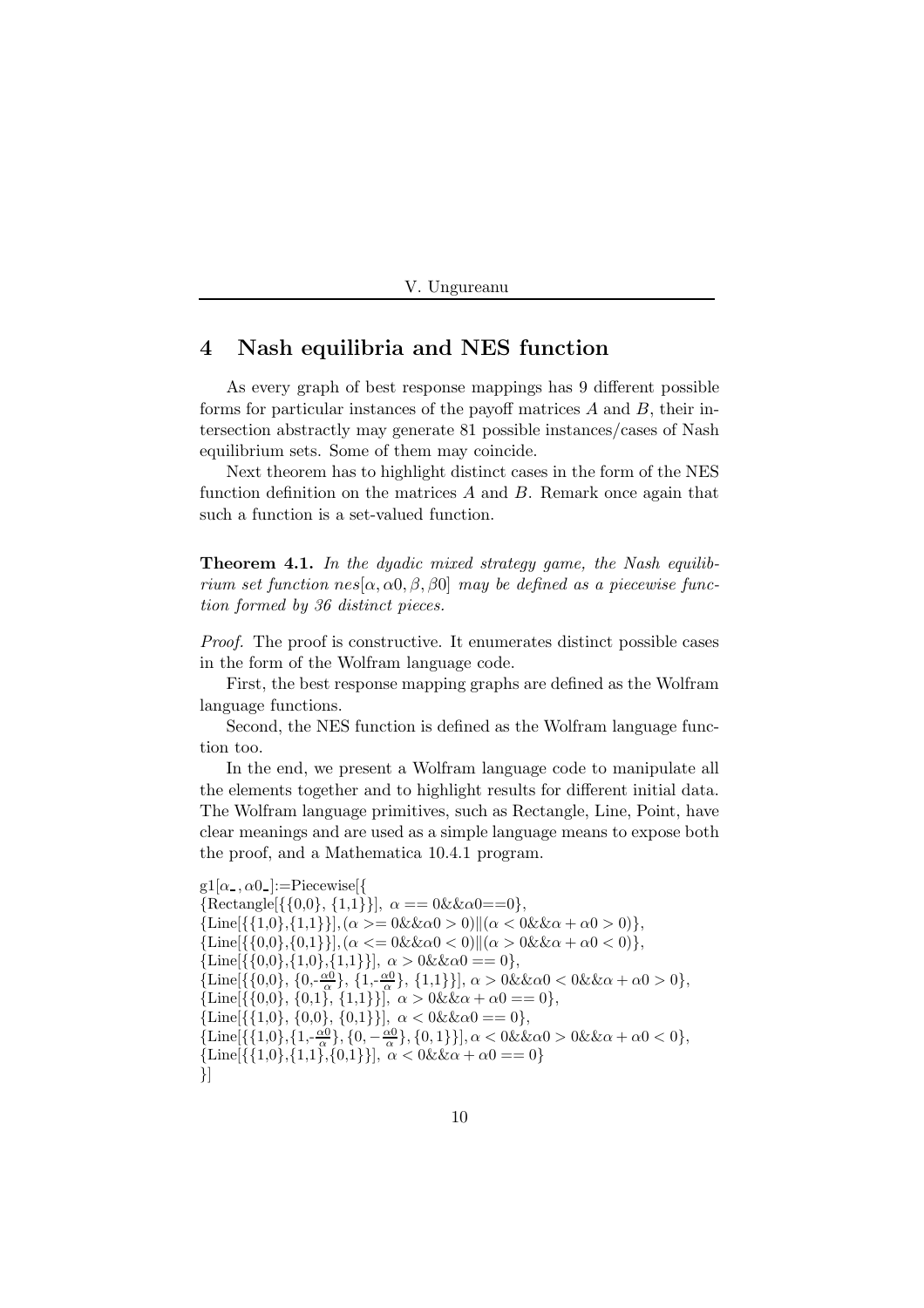```
g2[\beta_-, \beta_0] := Piecewise {{
{Rectangle}[\{0,0\},\{1,1\}\}], \beta == 0 \& \& \beta0 == 0\},\{\rm Line}[\{\{0,1\},\{1,1\}\}], (\beta \geq 0 \& \& \beta0 > 0) \| (\beta < 0 \& \& \beta + \beta0 > 0) \},{\rm \{Line[\{\{0,0\},\{1,0\}\}\], \ (\beta<=0 \&\&\beta0<0\})}(\beta > 0 \&\&\beta + \beta0<0)\},{\rm \{Line[\{\{0,0\},\{0,1\},\{1,1\}\}], \ \beta > 0 \& \& \beta0 == 0\},\}{\text{Line}[\{\{0,0\},\{-\frac{\beta0}{\beta},0\},\{-\frac{\beta0}{\beta},1\},\{1,1\}\}], \ \beta > 0 \& \& \beta0 < 0 \& \& \beta + \beta0 > 0,
{\rm Line}[\{\{0,0\},\{1,0\},\{1,1\}\}], \ \beta > 0 \& \& \beta + \beta 0 == 0\},{\rm \{Line[\{\{0,1\},\{0,0\},\{1,0\}\}], \ \beta < 0 \& \& \beta0 == 0\},\}{\text{Line}[\{\{0,1\},\{-\frac{\beta 0}{\beta},1\},\{-\frac{\beta 0}{\beta},0\},\{1,0\}\}], \beta < 0 \& \& \beta - 0 \& \& \beta + \beta 0 < 0\},{\text{Line}[\{\{0,1\},\{1,1\},\{1,0\}\}], \ \beta < 0 \& \ \beta + \beta 0 == 0\}}]
nes[\alpha_-, \alpha_0_-, \beta_-, \beta_0_-] := \text{Piccewise}[{
({*1*}) { {Point [{{0,0},{1,0},{1,1},{0,1}}], Rectangle [{0,0},{1,1}]},
      (\alpha == 0 \& \& \alpha = 0) \& \& (\beta == 0 \& \& \beta = 0) \},({*2}^*) { {Point [{{0,1},{1,1}}], Line [{{0,1},{1,1}}]},
      (\alpha == 0 \& \& \alpha = 0) \& \& ((\beta > 0 \& \& \beta) > 0))(\beta < 0 \& \& \beta + \beta 0 > 0)))||((\alpha > 0 \& \& \alpha + \alpha 0 == 0) \& \& ((\beta \geq 0 \& \& \beta 0 > 0))||
(\beta < 0 \& \& \beta + \beta 0 > 0))((\alpha > 0 \& \& \alpha + \alpha) = 0) \& \& (\beta < 0 \& \& \beta + \beta) = 0))((\alpha < 0 \& \& \alpha + \alpha 0 \equiv 0) \& \& (\beta > 0 \& \& \beta 0 \equiv 0))((\alpha < 0 \& \& \alpha + \alpha 0 \equiv 0) \& \& ((\beta \geq 0 \& \& \beta 0 > 0))(\beta < 0 \& \& \beta + \beta 0 > 0)) },
(*3^*) \{ \{Point[\{\{0,0\},\{1,0\}\}], Line[\{\{0,0\},\{1,0\}\}]\},((\alpha == 0 \& \& \alpha == 0) \& \& ((\beta \leq 0 \& \& \beta & 0 \& 0))(\beta > 0 \& \& \beta + \beta 0 < 0))((\alpha > 0 \& \& \alpha 0 == 0) \& \& ((\beta \leq 0 \& \& \beta 0 < 0) || (\beta > 0 \& \& \beta + \beta 0 < 0))) ||((\alpha > 0 \& \& \alpha 0 == 0) \& \& (\beta < 0 \& \& \beta 0 == 0))]((\alpha < 0 \& \& \alpha0 \land w = 0) \& \& (\beta > 0 \& \& \beta + \beta0 \land w = 0))((\alpha < 0 \& \& \alpha 0 == 0) \& \& ((\beta \leq 0 \& \& \beta 0 &lt; 0) || (\beta > 0 \& \& \beta + \beta 0 &lt; 0))) \},({}^{\ast}4^{\ast}) { {Point[{{0,0},{0,1},{1,1}}],Line[{{0,0},{0,1},{1,1}}]},
      ((\alpha == 0 \& \& \alpha 0 == 0) \& \& (\beta > 0 \& \& \beta 0 == 0))]((\alpha > 0 \& \& \alpha + \alpha) = 0) \& \& (\beta = 0 \& \& \beta) = 0))((\alpha > 0 \& \& \alpha + \alpha) = 0) \& \& (\beta > 0 \& \& \beta) = 0)),
(*5*) { {Point[g2[β, β0][[1]]], g2[β, β0]},
```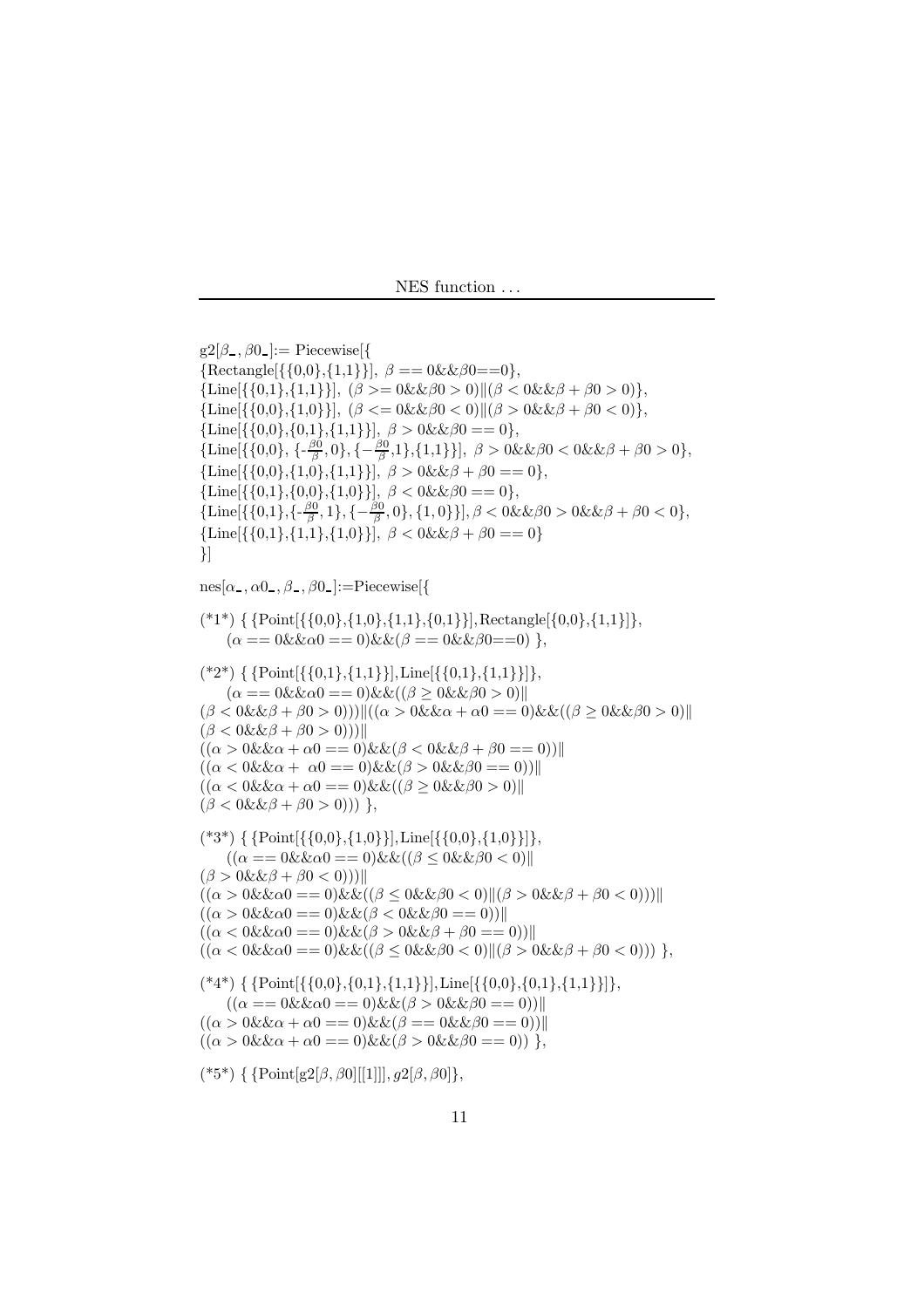$((\alpha == 0 \& \& \alpha == 0) \& \& (\beta > 0 \& \& \beta < 0 \& \& \beta + \beta < 0))$  $((\alpha == 0 \& \& \alpha == 0) \& \& (\beta < 0 \& \& \beta > 0 \& \& \beta + \beta < 0))$  $({*}6*)$  { {Point [{ ${0,0}, {1,0}, {1,1}$ }], Line [{ ${0,0}, {1,0}, {1,1}$ }]}  $((\alpha == 0 \& \& \alpha 0 == 0) \& \& (\beta > 0 \& \& \beta + \beta 0 == 0))]$  $((\alpha > 0 \& \& \alpha) = 0) \& \& (\beta = 0 \& \& \beta) = 0))$  $((\alpha > 0 \& \& \alpha 0 == 0) \& \& (\beta > 0 \& \& \beta + \beta 0 == 0)) \},$  $({*}7^*)$  { {Point  $({0,1}, {0,0}, {1,0})$ }, Line  $({0,1}, {0,0}, {1,0})$ }},  $((\alpha == 0 \& \& \alpha == 0) \& \& (\beta < 0 \& \& \beta == 0))]$  $((\alpha < 0 \& \& \alpha 0 == 0) \& \& (\beta == 0 \& \& \beta 0 == 0))]$  $((\alpha < 0 \& \& \alpha 0 == 0) \& \& (\beta < 0 \& \& \beta 0 == 0))$ ,  $(*8^*) \{ \{Point[\{\{0,1\},\{1,0\}\}], Line[\{\{0,1\},\{1,1\},\{1,0\}\}]\},$  $((\alpha == 0 \& \& \alpha == 0) \& \& (\beta < 0 \& \& \beta + \beta = 0))$  $((\alpha < 0 \& \& \alpha + \alpha) = 0) \& \& (\beta = 0 \& \& \beta) = 0))$  $((\alpha < 0 \& \& \alpha + \alpha 0 == 0) \& \& (\beta < 0 \& \& \beta + \beta 0 == 0))$ ,  $({*}9*)$  { {Point [{ ${1,0}, {1,1}$ }], Line [{ ${1,0}, {1,1}$ }]},  $(((\alpha \geq 0 \& \& \alpha 0 > 0)$  $(\alpha < 0 \& \& \alpha + \alpha 0 > 0)$ )  $\& \& (\beta = 0 \& \& \beta 0 = 0)$ )  $(((\alpha > 0 \& \& \alpha 0 > 0)||(\alpha < 0 \& \& \alpha + \alpha 0 > 0))\& \& (\beta > 0 \& \& \beta + \beta 0 == 0))||$  $((\alpha \geq 0 \& \& \alpha \geq 0)(\alpha < 0 \& \& \alpha + \alpha \geq 0))\& \& (\beta < 0 \& \& \beta + \beta \geq 0))$  $((\alpha > 0 \& \& \alpha 0 == 0) \& \& (\beta < 0 \& \& \beta + \beta 0 == 0))]$  $((\alpha < 0 \& \& \alpha + \alpha 0 \equiv 0) \& \& (\beta > 0 \& \& \beta + \beta 0 \equiv 0)) \},$  $(*10^*) \{ \{Point[{1,1}]\},\$  $((\alpha \geq 0 \& \& \alpha 0 > 0)||(\alpha < 0 \& \alpha + \alpha 0 > 0))\& \& ((\beta \geq 0 \& \& \beta 0 > 0)||$  $(\beta < 0 \& \& \beta + \beta 0 > 0))$ || $((\alpha \geq 0 \& \& \alpha 0 > 0)$ ||  $(\alpha < 0 \& \& \alpha + \alpha 0 > 0) \& \& (\beta > 0 \& \& \beta 0 == 0)) ||((\alpha \geq 0 \& \& \alpha 0 > 0) ||$  $(\alpha < 0 \& \& \alpha + \alpha 0 > 0)) \& \& (\beta > 0 \& \& \beta 0 < 0 \& \& \beta + \beta 0 > 0))$  $((\alpha > 0 \& \& \alpha 0 == 0) \& \& ((\beta > 0 \& \& \beta 0 > 0) || (\beta < 0 \& \& \beta + \beta 0 > 0)))$  $((\alpha > 0 \& \& \alpha) < 0 \& \& \alpha + \alpha 0 > 0) \& \& ((\beta > 0 \& \& \beta 0 > 0))$  $(\beta < 0 \& \& \beta + \beta 0 > 0))$ },  $({*}11*) \{ \{Point[{1,0}] \},\$  $((\alpha \geq 0 \& \& \alpha 0 > 0)||(\alpha < 0 \& \& \alpha + \alpha 0 > 0))\& \& ((\beta \leq 0 \& \& \beta 0 < 0)||$  $(\beta > 0 \& \& \beta + \beta 0 < 0)) ||((\alpha \geq 0 \& \& \alpha 0 > 0) ||$  $(\alpha < 0 \& \& \alpha + \alpha 0 > 0) \& \& (\beta < 0 \& \& \beta 0 == 0) ||((\alpha > 0 \& \& \alpha 0 > 0) ||$  $(\alpha < 0 \& \& \alpha + \alpha 0 > 0)$ )  $\& \& (\beta < 0 \& \& \beta 0 > 0 \& \& \beta + \beta 0 < 0)$ )  $((\alpha < 0 \& \& \alpha + \alpha) = 0) \& \& ((\beta < 0 \& \& \beta) < 0) || (\beta > 0 \& \& \beta + \beta) < 0))) ||$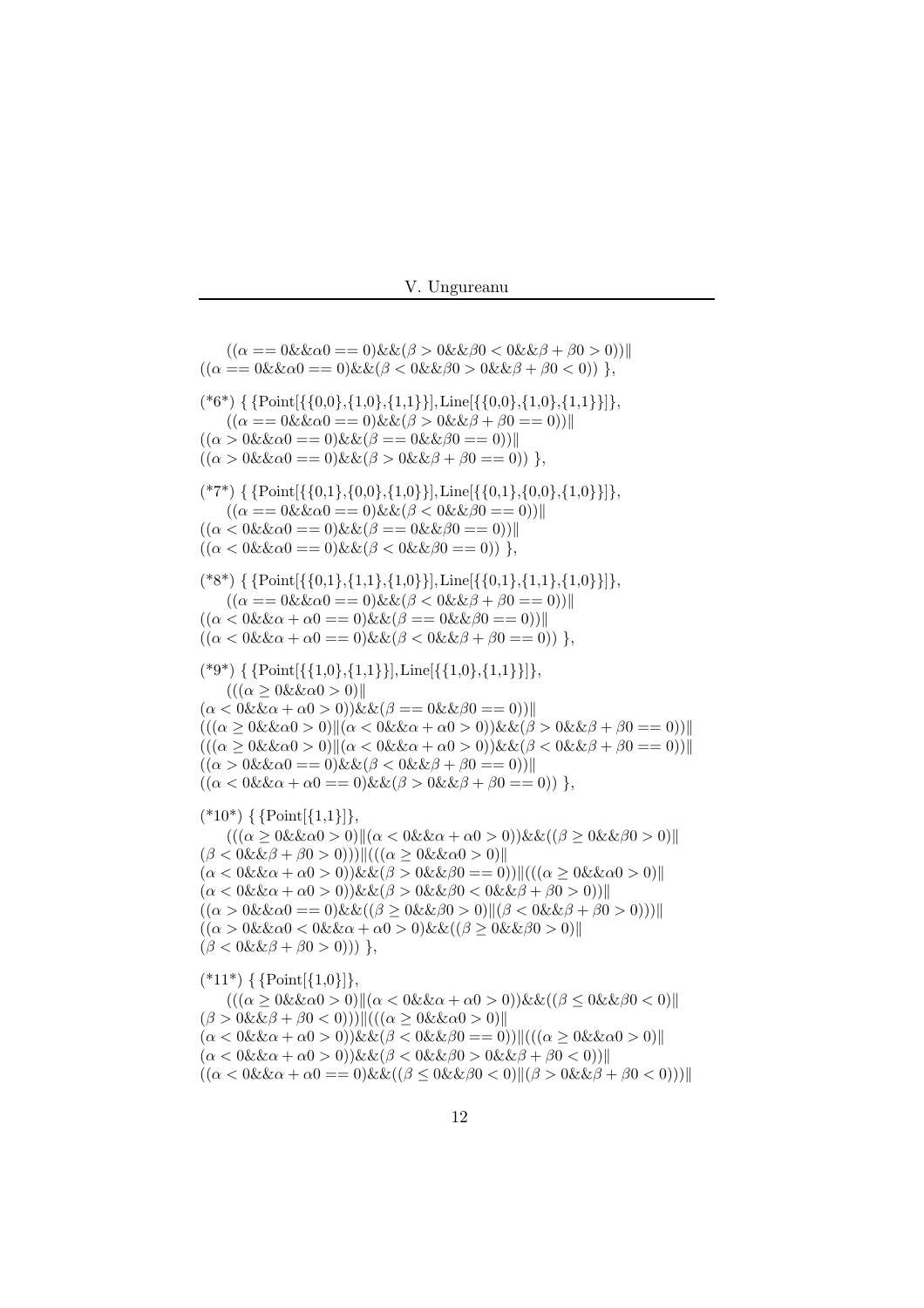```
((\alpha < 0 \& \& \alpha 0 > 0 \& \& \alpha + \alpha 0 < 0) \& \& ((\beta \leq 0 \& \& \beta 0 < 0))(\beta > 0 \& \& \beta + \beta 0 < 0)) },
({*12*}) \{ \{Point[\{\{0,0\},\{0,1\}\}], Line[\{\{0,0\},\{0,1\}\}]]\},(((\alpha \leq 0 \& \& \alpha 0 < 0)(\alpha > 0 \& \& \alpha + \alpha 0 < 0) \& \& (\beta = 0 \& \& \beta 0 = 0))(((\alpha \leq 0 \& \& \alpha 0 < 0) \| (\alpha > 0 \& \& \alpha + \alpha 0 < 0)) \& \& (\beta > 0 \& \& \beta 0 == 0))((\alpha \leq 0 \& \& \alpha 0 < 0) \|(\alpha &gt; 0 \& \& \alpha + \alpha 0 < 0)) \& \& (\beta &lt; 0 \& \& \beta 0 == 0)) \|((\alpha > 0 \& \& \alpha + \alpha) = 0) \& \& (\beta < 0 \& \& \beta) = 0))((\alpha < 0 \& \& \alpha 0 == 0) \& \& (\beta > 0 \& \& \beta 0 == 0))},
(*13*) \{ \{Point[{0,1}]\},\((\alpha \leq 0 \& \& \alpha < 0) \| (\alpha > 0 \& \& \alpha + \alpha < 0)) \& \& ((\beta \geq 0 \& \& \beta < 0) \|(\beta < 0 \& \& \beta + \beta 0 > 0)))||(((\alpha \leq 0 \& \& \alpha 0 < 0)||
(\alpha > 0 \& \& \alpha + \alpha 0 < 0)) \& \& (\beta < 0 \& \& \beta 0 > 0 \& \& \beta + \beta 0 < 0))(((\alpha \leq 0 \& \& \alpha 0 \leq 0) \| (\alpha > 0 \& \& \alpha + \alpha 0 \leq 0)) \& \& (\beta \leq 0 \& \& \beta + \beta 0 \leq 0)) \|((\alpha < 0 \& \& \alpha 0 == 0) \& \& ((\beta \geq 0 \& \& \beta 0 > 0) || (\beta < 0 \& \& \beta + \beta 0 > 0)))||((\alpha < 0 \& \& \alpha 0 > 0 \& \& \alpha + \alpha 0 < 0) \& \& ((\beta \geq 0 \& \& \beta 0 > 0))](\beta < 0 \& \& \beta + \beta 0 > 0))},
(*14^*) \{ \{Point[\{0,0\}]\},\(((\alpha \leq 0 \& \& \alpha 0 < 0)(\alpha > 0 \&\& \alpha + \alpha 0 < 0))\&\& (\beta > 0 \&\& \beta + \beta 0 == 0))((\alpha \leq 0 \& \& \alpha 0 < 0)||(\alpha > 0 \& \& \alpha + \alpha 0 < 0))\& \& ((\beta \leq 0 \& \& \beta 0 < 0)||(\beta > 0 \& \& \beta + \beta 0 < 0))||((\alpha \leq 0 \& \& \alpha 0 < 0)||
(\alpha > 0 \&\& \alpha + \alpha 0 < 0))\&\& (\beta > 0 \&\& \beta 0 < 0 \&\& \beta + \beta 0 > 0))((\alpha > 0 \& \& \alpha 0 < 0 \& \& \alpha + \alpha 0 > 0) \& \& ((\beta \leq 0 \& \& \beta 0 < 0))(\beta > 0 \& \& \beta + \beta 0 < 0))||((\alpha > 0 \& \& \alpha + \alpha 0 == 0) \& \& ((\beta \leq 0 \& \& \beta 0 < 0))||
(\beta > 0 \& \& \beta + \beta 0 < 0))},
({*}15*) { {Point [{{0,0}, {1,1}}]},
      ((\alpha > 0 \& \& \alpha) == 0) \& \& (\beta > 0 \& \& \beta) == 0))((\alpha > 0 \& \& \alpha + \alpha 0 == 0) \& \& (\beta > 0 \& \& \beta + \beta 0 == 0)) \},(*16*) { {Point[\{0,0\}, \{-\frac{\beta 0}{\beta}, 0\}, \{1, 1\}\}\], Line[\{\{0, 0\}, \{-\frac{\beta 0}{\beta}, 0\}\}]\},(\alpha > 0 \&\& \alpha = 0) \&\& (\beta > 0 \&\& \beta = 0 \&\& \beta + \beta = 0) \},(*17*) { {Point[\{\{-\frac{\beta 0}{\beta}, 0\}, \{1, 0\}\}], Line[\{\{-\frac{\beta 0}{\beta}, 0\}, \{1, 0\}\}]\},(\alpha > 0 \&\& \alpha = 0) \&\& (\beta < 0 \&\& \beta = 0 \&\& \beta + \beta = 0) \},(*18*) { {Point[g1[\alpha, \alpha0][[1]]], g1[\alpha, \alpha0]},
```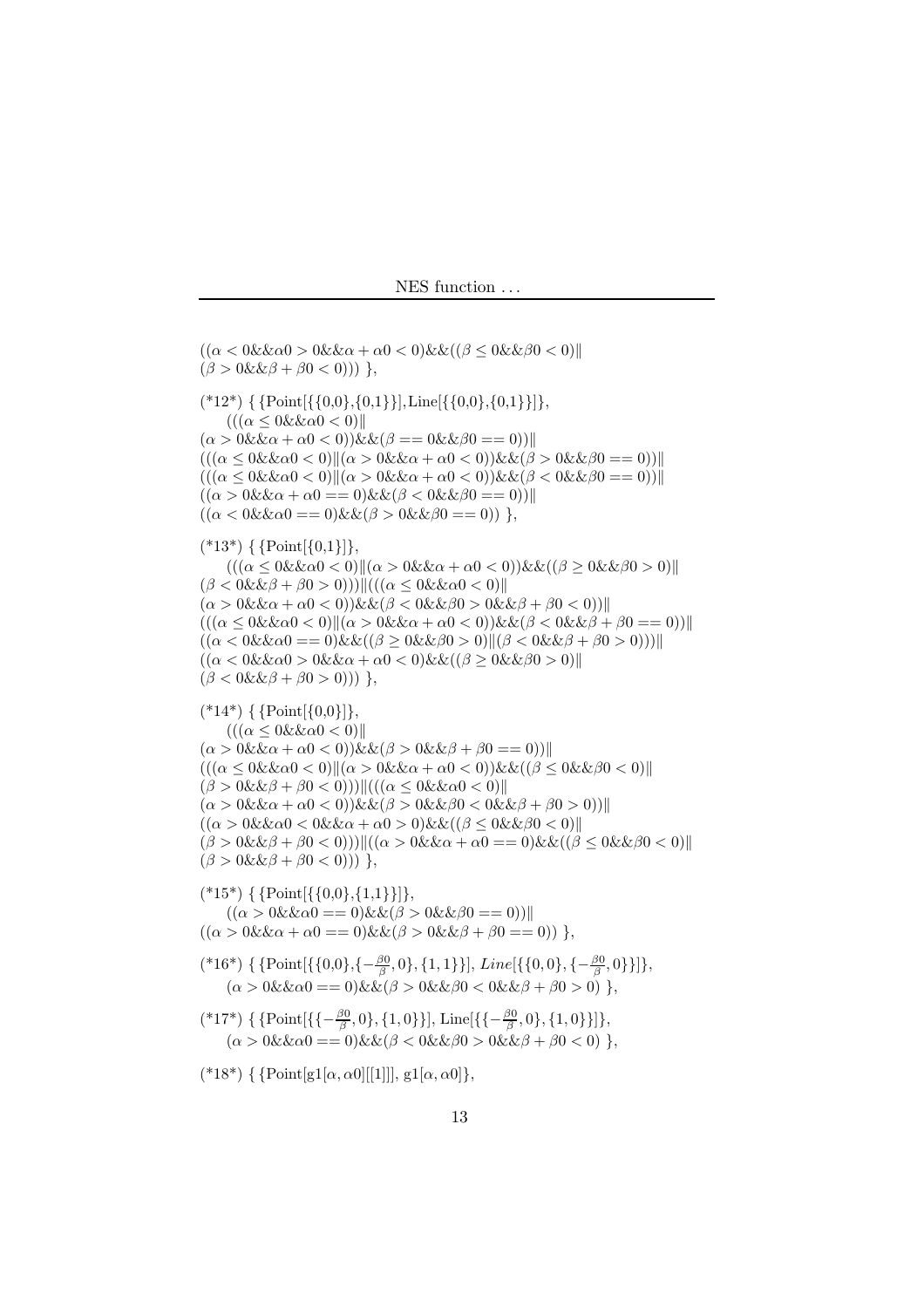|  | Ungureanu |  |
|--|-----------|--|
|--|-----------|--|

 $((\alpha > 0 \& \& \alpha 0 < 0 \& \& \alpha + \alpha 0 > 0) \& \& (\beta == 0 \& \& \beta 0 == 0))]$  $((\alpha < 0 \& \& \alpha 0) > 0 \& \& \alpha + \alpha 0 < 0 \& \& \beta == 0 \& \& \beta 0 == 0))$ , (\*19\*) { {Point[ $\{0,0\},\{0,-\frac{\alpha0}{\alpha}\},\{1,1\}\}\]$ , Line[ $\{\{0,0\},\{0,-\frac{\alpha0}{\alpha}\}\}\]$ ,  $(\alpha > 0 \&\& \alpha 0 < 0 \&\& \alpha + \alpha 0 > 0)\&\& (\beta > 0 \&\& \beta 0 == 0) \},$ (\*20\*) { {Point[{{0,0},{ $-\frac{\beta_0}{\beta}, -\frac{\alpha_0}{\alpha}$ },{1,1}}]},  $(\alpha > 0 \& \& \alpha 0 < 0 \& \& \alpha + \alpha 0 > 0) \& \& \alpha$  $(\beta > 0 \& \& \beta 0 < 0 \& \& \beta + \beta 0 > 0) \},$ (\*21\*) { {Point[{{0,0},{1,− $\frac{\alpha 0}{\alpha}$ },{1,1}}], Line[{{1,− $\frac{\alpha 0}{\alpha}$ },{1,1}}]},  $(\alpha > 0 \&\&\alpha 0 < 0 \&\&\alpha + \alpha 0 > 0)\&\&(\beta > 0 \&\&\beta + \beta 0 == 0) \},$ (\*22\*) { {Point[{{0,0},{0,- $\frac{\alpha}{\alpha}$ }}], Line[{{0,0},{0,- $\frac{\alpha}{\alpha}$ }}]},  $(\alpha > 0 \&\& \alpha 0 < 0 \&\& \alpha + \alpha 0 > 0)\&\& (\beta < 0 \&\& \beta 0 == 0) \},$ (\*23\*) { {Point[{{ $-{\frac{\beta0}{\beta}}, -{\frac{\alpha0}{\alpha}}$ }}]},  $((\alpha > 0 \& \& \alpha) < 0 \& \& \alpha + \alpha 0 > 0) \& \&$  $(\beta < 0 \& \& \beta 0 > 0 \& \& \beta + \beta 0 < 0))$  $((\alpha < 0 \& \& \alpha 0 > 0 \& \& \alpha + \alpha 0 < 0) \& \&$  $(\beta > 0 \& \& \beta 0 < 0 \& \& \beta + \beta 0 > 0)$ }, (\*24\*) { {Point[{ $\{1, -\frac{\alpha_0}{\alpha}\}, \{1,1\}$ }], Line[ $\{\{1, -\frac{\alpha_0}{\alpha}\}, \{1,1\}\}\]$ },  $(\alpha > 0 \&\&\alpha 0 < 0 \&\&\alpha + \alpha 0 > 0)\&\&(\beta < 0 \&\&\beta + \beta 0 == 0) \},$  $({*25^{\ast}})$  { {Point[{{0,0},{- $\frac{\beta_0}{\beta}$ ,1},{1,1}}], Line[{{- $\frac{\beta_0}{\beta}$ ,1},{1,1}}]},  $(\alpha > 0 \& \& \alpha + \alpha 0 = 0) \& \& (\beta > 0 \& \& \beta 0 < 0 \& \& \beta + \beta 0 > 0) \},$ (\*26\*) { {Point[{{0,1},{ $-\frac{\beta_0}{\beta}$ ,1}}], Line[{{0,1},{ $-\frac{\beta_0}{\beta}$ ,1}}]},  $(\alpha > 0 \& \& \alpha + \alpha 0 = 0) \& \& (\beta < 0 \& \& \beta 0 > 0 \& \& \beta + \beta 0 < 0) \},$ (\*27\*) { {Point $[\{\{0,0\}, \{-\frac{\beta 0}{\beta}, 0\}\}],$  Line $[\{\{0,0\}, \{-\frac{\beta 0}{\beta}, 0\}\}],$  $(\alpha < 0 \& \& \alpha 0 == 0) \& \& (\beta > 0 \& \& \beta 0 < 0 \& \& \beta + \beta 0 > 0) \},$ (\*28\*) { {Point $\{\{-\frac{\beta 0}{\beta},0\},\{1,0\},\{0,1\}\}\}\$ , Line $[\{-\frac{\beta 0}{\beta},0\},\{1,0\}\}]$ },  $(\alpha < 0 \& \& \alpha 0 == 0) \& \& (\beta < 0 \& \& \beta 0 > 0 \& \& \beta + \beta 0 < 0) \},$  $({}^{*}29^{*})$  { {Point[{{1,0},{0,1}}]},  $((\alpha < 0 \& \& \alpha 0 == 0) \& \& (\beta < 0 \& \& \beta + \beta 0 == 0))]$  $((\alpha < 0 \& \& \alpha + \alpha) = 0) \& \& (\beta < 0 \& \& \beta) = 0))$ , (\*30\*) { {Point[{{0,- $\frac{\alpha_0}{\alpha}$ },{0,1}}], Line[{{0,- $\frac{\alpha_0}{\alpha}$ },{0,1}}]},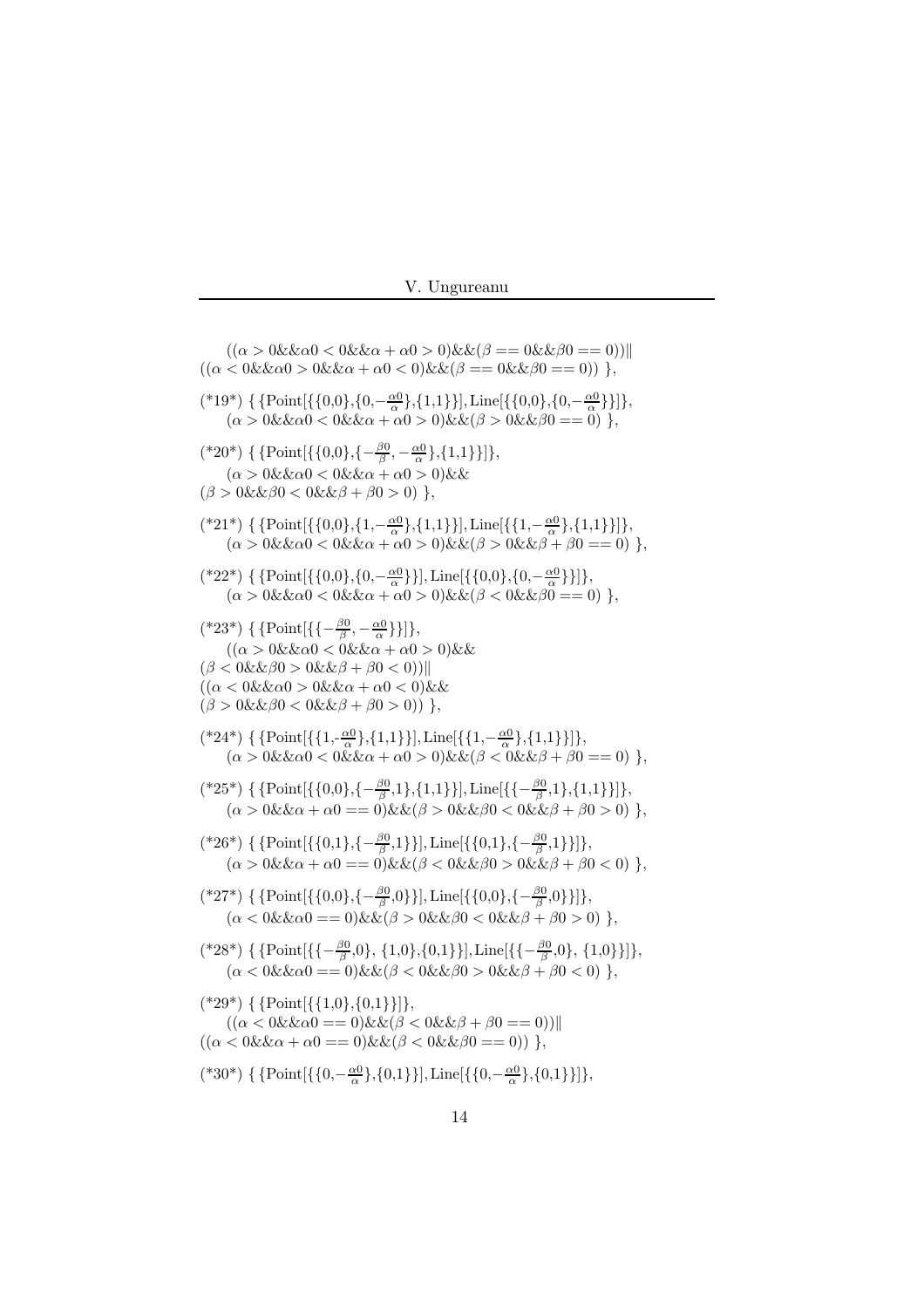$(\alpha < 0 \& \& \alpha$ )  $> 0 \& \& \alpha + \alpha$ 0  $< 0 \& \& \beta$ )  $\& \& \beta$ 0 == 0) }, (\*31\*) { {Point[{{1,- $\frac{\alpha}{\alpha}$ },{1,0}}], Line[{{1,- $\frac{\alpha}{\alpha}$ },{1,0}}]},  $(\alpha < 0 \& \& \alpha 0 > 0 \& \& \alpha + \alpha 0 < 0 \& \& (\beta > 0 \& \& \beta + \beta 0 == 0) \},$ (\*32\*) { {Point[{{0,- $\frac{\alpha_0}{\alpha}$ },{0,1},{1,0} }], Line[{{0,- $\frac{\alpha_0}{\alpha}$ },{0,1}}]},  $(\alpha < 0 \& \& \alpha 0 > 0 \& \& \alpha + \alpha 0 < 0) \& \& (\beta < 0 \& \& \beta 0 == 0) \},$ (\*33\*) { {Point[{{0,1},{ $-\frac{\beta_0}{\beta}, -\frac{\alpha_0}{\alpha}$ },{1,0}}]},  $(\alpha < 0 \& \& \alpha 0 > 0 \& \& \alpha + \alpha 0 < 0) \& \& \alpha$  $(\beta < 0 \& \& \beta 0 > 0 \& \& \beta + \beta 0 < 0) \},$ (\*34\*) { {Point $[\{\{1, -\frac{\alpha_0}{\alpha}\}, \{1, 0\}, \{0, 1\}\}],$ Line $[\{\{1, -\frac{\alpha_0}{\alpha}\}, \{1, 0\}\}]\},$  $(\alpha < 0 \& \& \alpha 0 > 0 \& \& \alpha + \alpha 0 < 0 \& \& (\beta < 0 \& \& \beta + \beta 0 == 0) \},$ (\*35\*) { {Point $[\{\{-\frac{\beta 0}{\beta},1\},\{1,1\}\}],$ Line $[\{\{-\frac{\beta 0}{\beta},1\},\{1,1\}\}]\},$  $(\alpha < 0 \& \& \alpha + \alpha 0 = 0) \& \& (\beta > 0 \& \& \beta 0 < 0 \& \& \beta + \beta 0 > 0) \},$ (\*36\*) { {Point $[\{\{0,1\}, \{-\frac{\beta 0}{\beta}, 1\}, \{1,0\}\}]$ , Line $[\{\{0,1\}, \{-\frac{\beta 0}{\beta}, 1\}\}]$ },  $(\alpha < 0 \& \& \alpha + \alpha 0 = 0) \& \& (\beta < 0 \& \& \beta 0 > 0 \& \& \beta + \beta 0 < 0) \}$ }] Manipulate[ Grid[{{Graphics[{Thick, Blue,g1[a11-a21+a22-a12,a22-a12], Green,g2[b11-b12+b22-b21,b22-b21], Red,PointSize[Large], nes[a11-a21+a22-a12,a22-a12,b11-b12+b22-b21,b22-b21]}, PlotRange  $\rightarrow \{\{0,1\},\{0,1\}\}\$ , Axes  $\rightarrow$  True, AxesLabel  $\rightarrow \{x_1, x_2, y_1, y_1\}$ , ImageSize  $\rightarrow$  {400,400} ]},{" "}, {Text@Style["Reference Nash Equilibria",Bold]}, {Text@Style[nes[a11-a21+a22-a12,a22-a12, b11-b12+b22-b21,b22-b21][[1,1]],  $Bold$ },ItemSize  $\rightarrow$  {Automatic, {10,1,1,3}}, Alignment  $\rightarrow$  {Center,Top}], Style["Matrix A",Bold],  $\{\{a11,10, "a_{11}" \},-10,10,1, \text{Appearance} \rightarrow \text{"Labeled", ImageSize} \rightarrow \text{Tiny}\},\$  $\{\{a12, 1, "a_{12}"\},-10,10,1,\text{Appearance}\rightarrow \text{"Labeled",ImageSize}\rightarrow \text{Timy}\},\$  $\{\{a21,-2, "a_{21}"\},-10,10,1,\text{Appearance}\rightarrow \text{"Labeled",ImageSize}\rightarrow \text{Timy}\},\$  $\{\{a22,-4, "a_{22}"\},-10,10,1,\text{Appearance}\rightarrow "Labeled",\text{ImageSize}\rightarrow \text{Timy}\},\$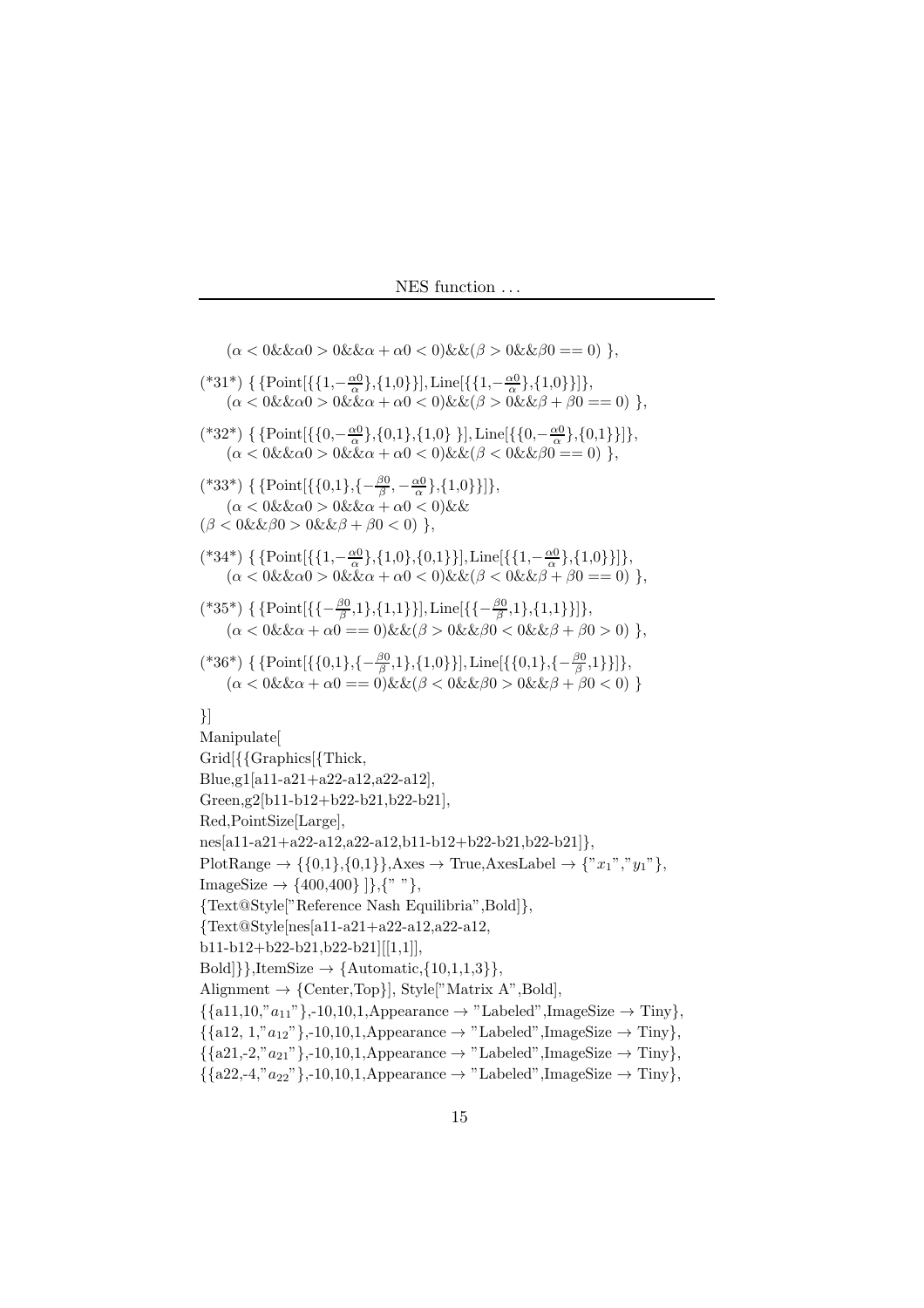Delimiter,{{NonAntagonistic,True},{True,False}}, Delimiter,Style["Matrix B",Bold],  $\{\{\text{b11}, 4, "b_{11}"\},-10,10,1,\text{Enabled} \rightarrow \text{NonAntagonistic},\}$ Appearance  $\rightarrow$  "Labeled", ImageSize  $\rightarrow$  Tiny},  $\{\{\text{b12,-3," } b_{12}\}\}$ ,-10,10,1,Enabled  $\rightarrow$  NonAntagonistic, Appearance  $\rightarrow$  "Labeled", ImageSize  $\rightarrow$  Tiny},  $\{\{\text{b21,-1}, "b_{21}"\},-10,10,1,\text{Enabled}\rightarrow \text{NonAntagonistic},\}$ Appearance  $\rightarrow$  "Labeled", ImageSize  $\rightarrow$  Tiny},  $\{\{b22,-4,'b_{22}'\},-10,10,1,E\nonumber\neq\infty\}$  NonAntagonistic, Appearance  $\rightarrow$  "Labeled", ImageSize  $\rightarrow$  Tiny}, Delimiter, Style["Matrices A and B",Bold], Dynamic[TableForm[{{ToString[a11]<>" , "<> ToString[If[NonAntagonistic,b11,b11=-a11]],ToString[a12]<>" , "<> ToString[If[NonAntagonistic,b11,b12=-a12]]},{ToString[a21]<>","<> ToString[If[NonAntagonistic,b21,b21=-a21]],ToString[a22]<>" , "<> ToString[If[NonAntagonistic,b22,b22=-a22]]}}, TableHeadings  $\to \{\{``1", ``2"\},\{``1", ``2"\}\}\$ , TableSpacing  $\to$  {2,2}]],  $SaveDefinitions \rightarrow True$ 

As the enumerated 36 cases include all the 81 abstractly possible cases of the results of graph intersections, the proof is complete.  $\Box$ 

Even though we establish the 36 different forms/cases needed to define exhaustively the Nash equilibrium set function, we can summarize them and can conclude additionally that a Nash equilibrium set may be:

- 1. a border point as one of the vertices of the square (cases: 10, 11, 13, 14),
- 2. an interior point of the square (cases: 5, 23),
- 3. two border points as two opposite vertices of the square (cases: 15, 29),
- 4. a unit border segment as one of the sides of the square (cases: 2, 3, 9, 12),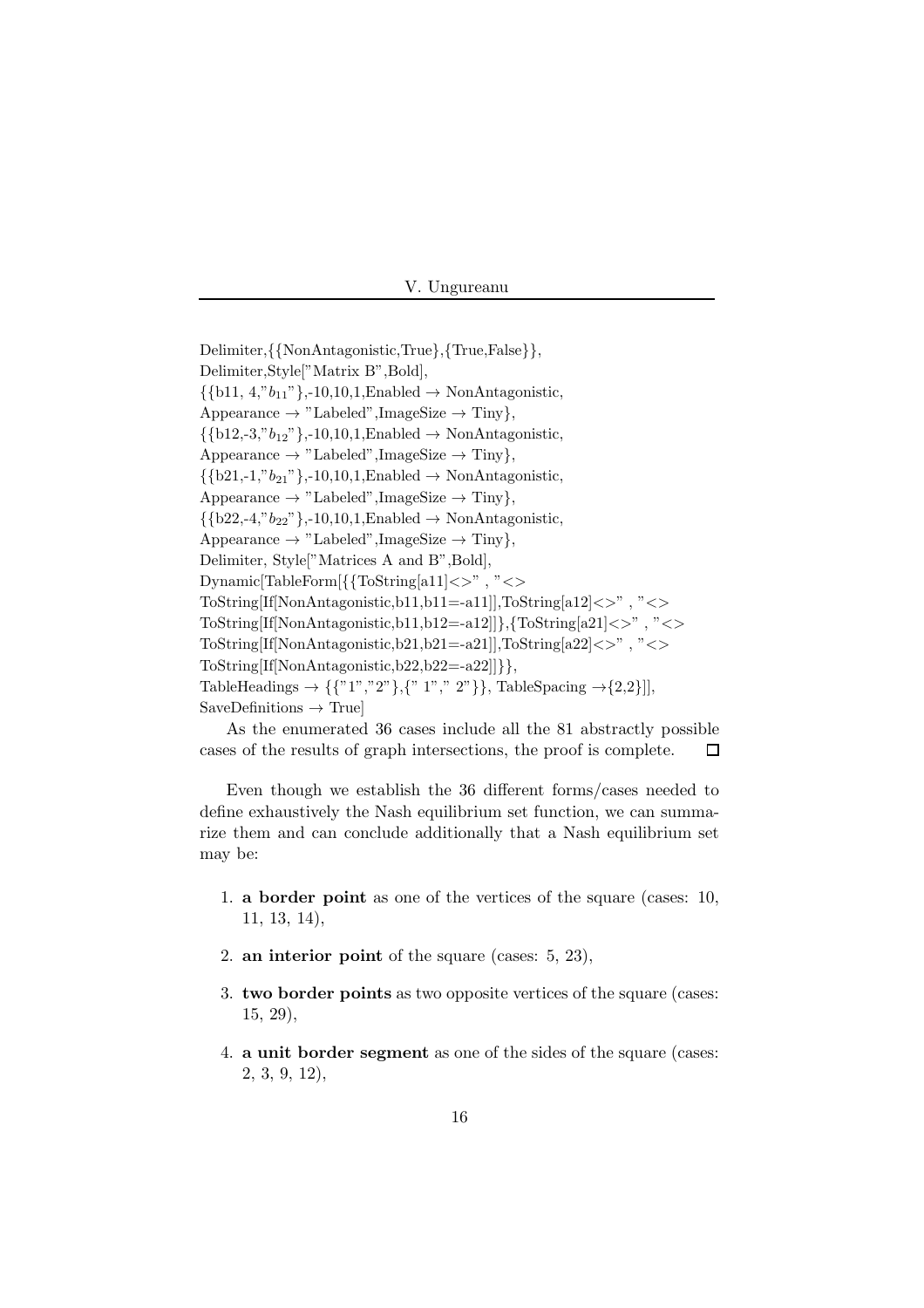- 5. two unit border segments as two connected sides of the square (one vertical and one horizontal) (cases: 4, 6, 7, 8),
- 6. a union of one point and one non-unit segment as one vertex of the square and one non-unit segment on opposite side of the square (cases: 16, 19, 21, 25, 28, 32, 34, 36),
- 7. one non-unit segment as a segment on one of the sides of the square (cases: 17, 22, 24, 26, 27, 30, 31, 35),
- 8. a graph of one of the players as a union of three connected segments (case 18),
- 9. three distinct points as two corner opposite vertices of the square and one interior point (cases: 20, 33),
- 10. a unit square (case 1).

Corollary 4.1. Nash equilibrium set in dyadic mixed strategy games may be formed by

- 1. a point,
- 2. two points,
- 3. three points,
- 4. a segment,
- 5. two connected segments,
- 6. three connected segments,
- 7. union of non-connected one point and one segment,
- 8. the unit square.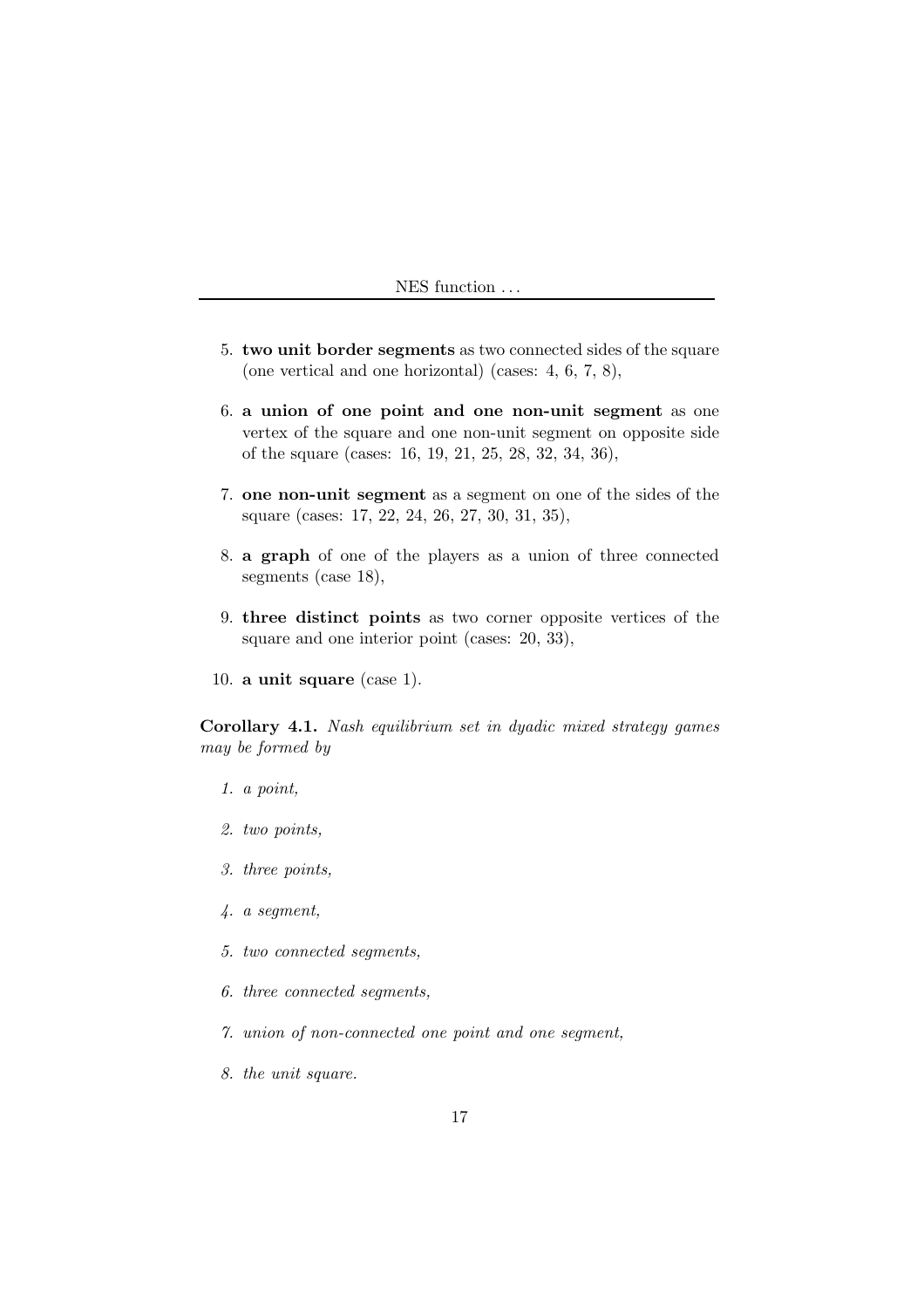|  | Ungureanu |  |
|--|-----------|--|
|--|-----------|--|

### 5 Conclusions

For the dyadic mixed strategy games we developed an analytic method for Nash equilibrium set computing as the value of the NES function. The function is defined by a formula in the proof of theorem 4.1 applying a Wolfram language function definition. The corollary summarizes all the results in a simple and useful statement.

A preceding version of the proposed approach/algorithm was realized in the Wolfram language too. It was published in the Wolfram Demonstrations Project [15]. That code may be freely viewed, verified and downloaded from the address [15].

#### References

- [1] J. Neumann and O. Morgenstern, Theory of Games and Economic Behavior, 2nd ed., Princeton, NJ, USA: Annals Princeton University Press, XVIII+625 p., 1947.
- [2] J.F. Nash, "Noncooperative game," Annals of Mathematics, vol. 54, pp. 280–295, 1951.
- [3] N.N. Vorob'ev, Foundations of Game Theory: Noncooperative Games, Moscow, Nauka, 1984 (in Russian); (Translated by Boas R.P.), Basel-Boston, Birkhäuser, 497 p., 1994.
- [4] N.N. Vorob'ev, *Game Theory: Lectures for Economists and Sus*tems Scientists, Moscow, Nauka, 1985 (in Russian); (Translated and supplemented by Kotz S.), New York, Springer-Verlag, 193 p., 1985.
- [5] M. Sagaidac and V. Ungureanu, *Operational research*, Chișinău, CEP USM, 296 p. (in Romanian), 2004.
- [6] V. Ungureanu and A. Botnari, "Nash equilibrium sets in mixed extension of  $2 \times 2 \times 2$  games," Computer Science Journal of Moldova, vol. 13, no. 1(37), pp. 13–28, 2005.
- [7] V. Ungureanu and A. Botnari, "Nash equilibrium sets in mixed extended  $2 \times 3$  games," Computer Science Journal of Moldova, vol. 13, no. 2(38), pp. 136–150, 2005.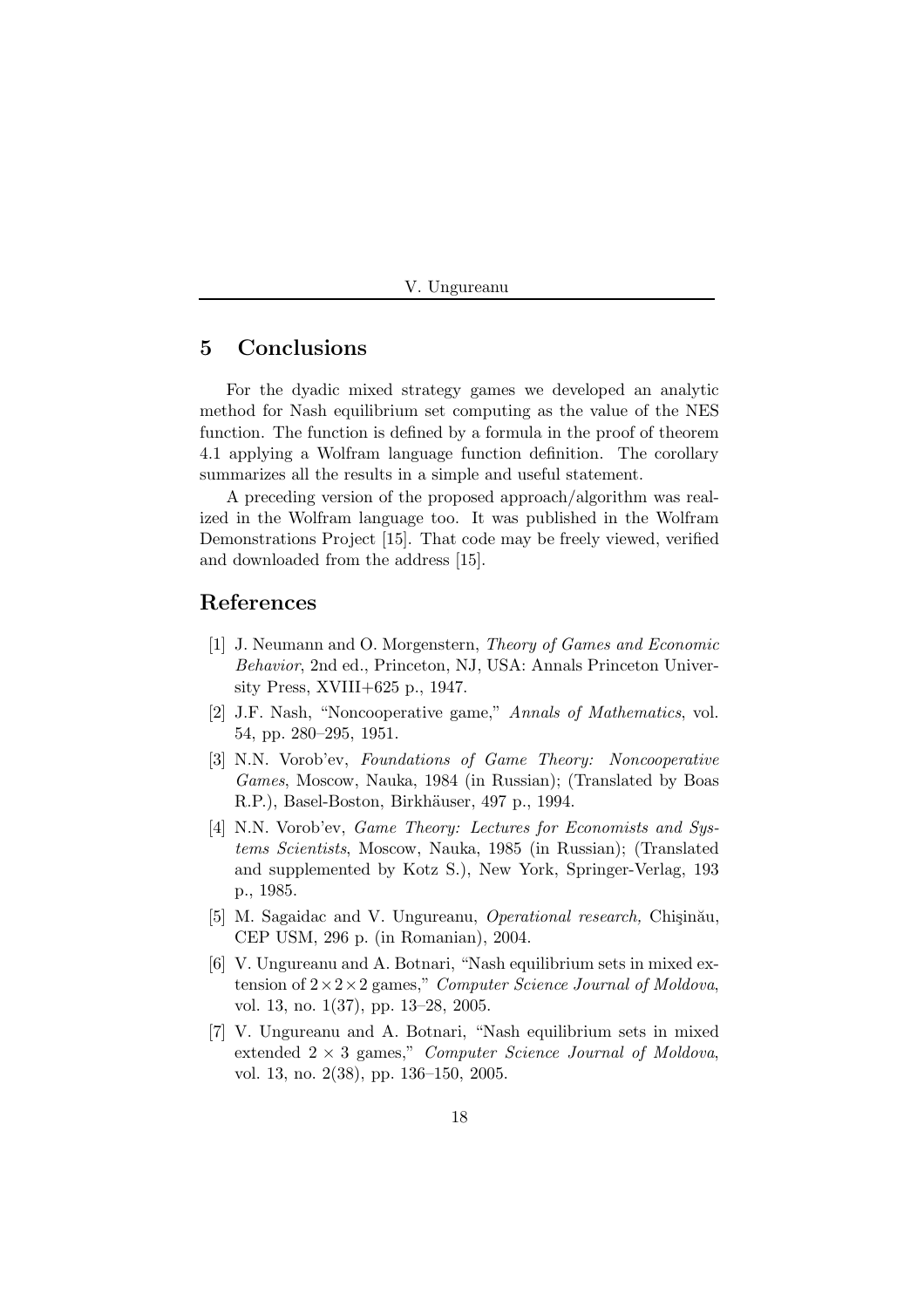- [8] V. Ungureanu, "Nash equilibrium set computing in finite extended games," Computer Science Journal of Moldova, vol. 14, no. 3 (42), pp. 345–365, 2006.
- [9] V. Ungureanu, "Solution principles for simultaneous and sequential games mixture," ROMAI Journal, vol. 4, no. 1, pp. 225–242, 2008.
- [10] V. Ungureanu and I. Mandric, "Set of Nash Equilibria in  $2 \times 2 \times 2$  Mixed Extended Games," Wolfram Demonstrations Project. [Online]. Available: http://demonstrations.wolfram.com/SetOfNashEquilibriaIn2x2x2 MixedExtendedGames/ Published: April, 2010.
- [11] V. Ungureanu and I. Mandric, "Set of Nash Equilibria in 2 × 3 Mixed Extended Games," Wolfram Demonstrations Project. [Online]. Available: http://demonstrations.wolfram.com/SetOfNashEquilibriaIn2x3 MixedExtendedGames/ Published: April, 2010,
- [12] V. Lozan and V. Ungureanu, "Pareto-Nash Equilibria in Bicriterial Dyadic Games with Mixed Strategies," Wolfram Demonstrations Project. [Online]. Available: http://demonstrations.wolfram.com/ParetoNashEquilibriaInBicri terialDyadicGamesWithMixedStrateg/ Published: October 13, 2011.
- [13] V. Ungureanu, "Linear discrete-time Pareto-Nash-Stackelberg control problem and principles for its solving," Computer Science Journal of Moldova, vol. 21, no. 1 (61), pp. 65–85, 2013.
- [14] V. Ungureanu and V. Lozan, "Linear discrete-time set-valued Pareto-Nash-Stackelberg control processes and their principles," ROMAI Journal, vol. 9, no. 1, pp. 185–198, 2013.
- [15] V. Ungureanu, "Set of Nash Equilibria in  $2 \times 2$  Mixed Extended Games," Wolfram Demonstrations Project. [Online]. Available: http://demonstrations.wolfram.com/SetOfNashEquili briaIn2x2MixedExtendedGames/ Published: November 17, 2007.
- [16] V. Ungureanu and M. Cirnat, "Wolfram Mathematica applications for computing sets of Nash equilibria in dyadic mixed-strategy